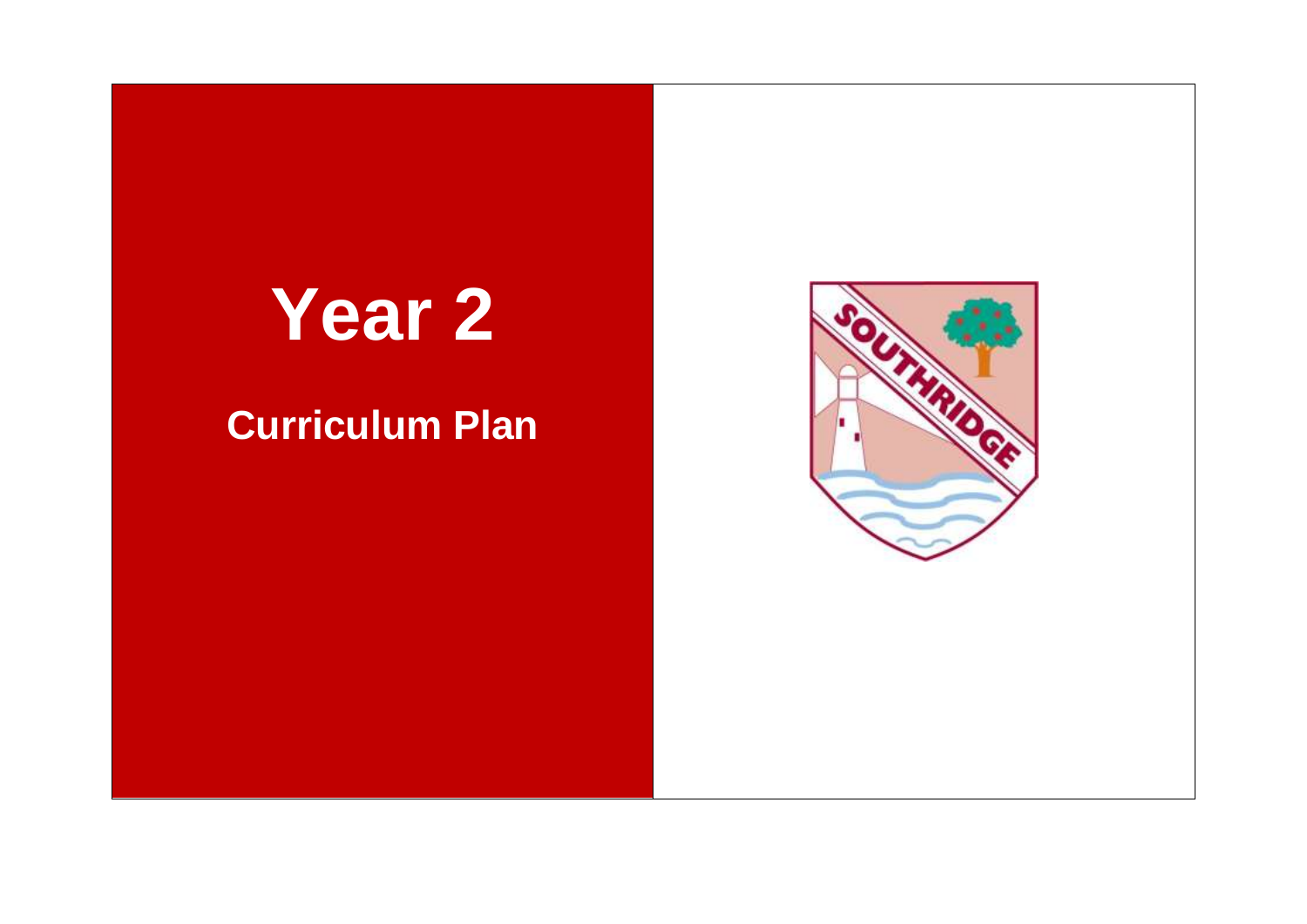|                                                                                                 | <b>Year 2 Maths Autumn 1</b>                                                                                                                                                                                                                                                                                                                                                                                                                                                                                                                                                                                                                                                                                                                                                                                                                                                                       |
|-------------------------------------------------------------------------------------------------|----------------------------------------------------------------------------------------------------------------------------------------------------------------------------------------------------------------------------------------------------------------------------------------------------------------------------------------------------------------------------------------------------------------------------------------------------------------------------------------------------------------------------------------------------------------------------------------------------------------------------------------------------------------------------------------------------------------------------------------------------------------------------------------------------------------------------------------------------------------------------------------------------|
| <b>Topic</b>                                                                                    | <b>Maths Objective</b>                                                                                                                                                                                                                                                                                                                                                                                                                                                                                                                                                                                                                                                                                                                                                                                                                                                                             |
| Number and place<br>value: counting,<br>reading and writing 2-<br>digit numbers, place<br>value | Count in steps of 2, 3 and 5 from 0, and count in tens from any number, forward and backwards.<br>$\bullet$<br>Recognise the place value of each digit in a two digit number.<br>$\bullet$<br>Identify, represent and estimate numbers using different representations, including the number line.<br>$\bullet$<br>Compare and order numbers from 0 up to 100; use $\lt$ , $>$ and $=$ signs.<br>$\bullet$<br>Read and write number to at least 100 in numerals and in words.<br>$\bullet$<br>Use place value and number facts to solve problems.                                                                                                                                                                                                                                                                                                                                                  |
| Addition: concrete.<br>visual and number<br>facts                                               | Solve problems with addition and subtraction:<br>$\bullet$<br>Use concrete objects and pictorial representations, including those involving numbers, quantities and measures.<br>$\bullet$<br>Apply their increasing knowledge of mental and written methods.<br>$\bullet$<br>Recall and use addition and subtraction facts to 20 fluently, and derive and use related facts up to 100.<br>$\bullet$<br>Add and subtract using concrete objects, pictorial representations, and mentally including: a two digit number and ones; a two digit number and tens; two two-digit<br>$\bullet$<br>numbers; and adding three one-digit numbers.<br>Show that addition can be done in any order and subtraction cannot.<br>$\bullet$<br>Recognise recognise and use the inverse relationship between addition and subtraction and use this to check calculations and missing number problems.<br>$\bullet$ |
| Subtraction:<br>concrete, visual and<br>number facts                                            | Solve problems with addition and subtraction:<br>$\bullet$<br>Use concrete objects and pictorial representations, including those involving numbers, quantities and measures.<br>٠<br>Apply their increasing knowledge of mental and written methods.<br>$\bullet$<br>Recall and use addition and subtraction facts to 20 fluently, and derive and use related facts up to 100.<br>$\bullet$<br>Add and subtract using concrete objects, pictorial representations, and mentally including: a two digit number a ones; a two digit number and tens; two two-digit<br>$\bullet$<br>numbers; and<br>Recognise and use the inverse relationship between addition and subtraction and use this to check calculations and missing number problems.<br>٠                                                                                                                                                 |
| Multiplication and<br>division: repeated<br>addition and<br>repeated subtraction                | Recall and use multiplication and division facts for the 2, 5 and 10 multiplication tables, including recognising odd and even numbers.<br>$\bullet$<br>Calculate mathematical statements for multiplication and division within the multiplication tables and write them using multiplication, division and equals signs.<br>$\bullet$<br>Recognise and use the inverse relationship between multiplication and division in calculations.<br>$\bullet$<br>Show that multiplication of two numbers can be done in any order and division for one number by another cannot.<br>$\bullet$<br>Solve problems involving multiplication and division, using materials arrays, repeated addition, mental methods and multiplication and division facts, including<br>$\bullet$<br>problems in contexts.                                                                                                  |
| Geometry: properties<br>of 3D and 2D shape                                                      | Identify and describe the properties of 2D shapes, including the number of sides and symmetry in a vertical line.<br>$\bullet$<br>Identify and describe the properties of 3D shapes, including the number of edges, vertices and faces.<br>$\bullet$<br>Identify 2D shapes on the surface of 3D shapes, e.g. circle on a cylinder and a triangle on a pyramid.<br>$\bullet$<br>Compare and sort common 2D and 3D shapes and objects.<br>$\bullet$                                                                                                                                                                                                                                                                                                                                                                                                                                                  |
| Measures: length,<br>mass, capacity,<br>money                                                   | Choose and use appropriate standard units to estimate and measure length/height in any direction; mass; temp; volume and capacity to the nearest appropriate<br>$\bullet$<br>unit using rulers, scaled and measuring vessels.<br>Compare the lengths and order lengths, mass, volume, and record results using $>$ , < and =.<br>$\bullet$<br>Recognise and use the symbols for pounds and pence; combine amounts to make a particular value.<br>$\bullet$<br>Find different combinations of the coins that equal the same amount of money.<br>$\bullet$                                                                                                                                                                                                                                                                                                                                           |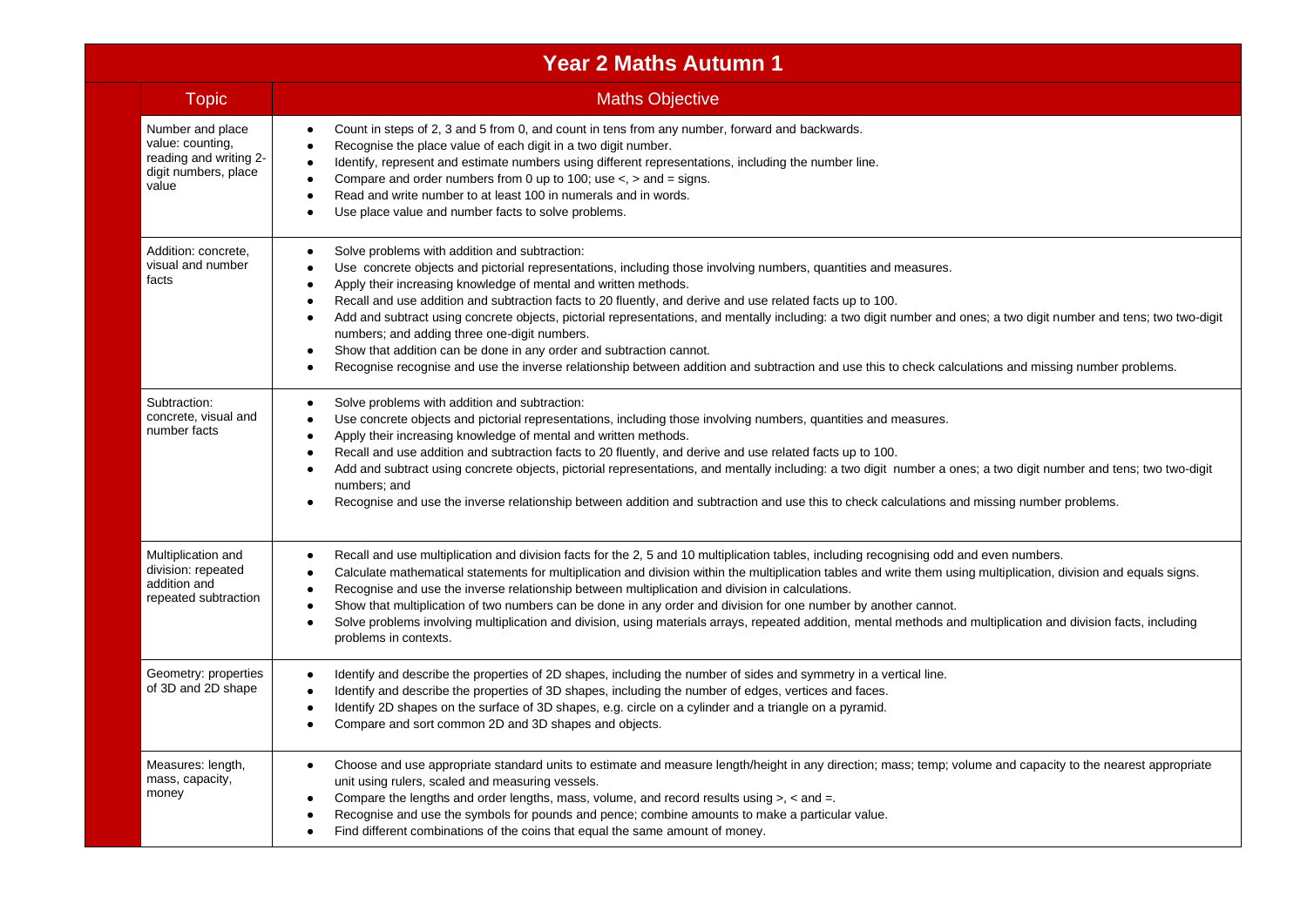| <b>Year 2 Autumn 1</b>                                                                                                                                                                                                                                                                                                                                                                                                                                                                                                                                                                                                                                                                                                                                                                                                                                                                                                                                                                                                                                                                                                                                                                                                                                                                                                                                                                                                                                                                                                                                                                                                                                                                                                                                                                                                                                                                                                                                                                                                                                                                                                                                                                                                                                                                                                                                                                                                                                                                                                                                              |                                                                                                                                                                                                                                                                                                                                                                                                                                                                                                                                                                                                                                                                                                                                                                                                                                                                                                                                                                                                                                            |
|---------------------------------------------------------------------------------------------------------------------------------------------------------------------------------------------------------------------------------------------------------------------------------------------------------------------------------------------------------------------------------------------------------------------------------------------------------------------------------------------------------------------------------------------------------------------------------------------------------------------------------------------------------------------------------------------------------------------------------------------------------------------------------------------------------------------------------------------------------------------------------------------------------------------------------------------------------------------------------------------------------------------------------------------------------------------------------------------------------------------------------------------------------------------------------------------------------------------------------------------------------------------------------------------------------------------------------------------------------------------------------------------------------------------------------------------------------------------------------------------------------------------------------------------------------------------------------------------------------------------------------------------------------------------------------------------------------------------------------------------------------------------------------------------------------------------------------------------------------------------------------------------------------------------------------------------------------------------------------------------------------------------------------------------------------------------------------------------------------------------------------------------------------------------------------------------------------------------------------------------------------------------------------------------------------------------------------------------------------------------------------------------------------------------------------------------------------------------------------------------------------------------------------------------------------------------|--------------------------------------------------------------------------------------------------------------------------------------------------------------------------------------------------------------------------------------------------------------------------------------------------------------------------------------------------------------------------------------------------------------------------------------------------------------------------------------------------------------------------------------------------------------------------------------------------------------------------------------------------------------------------------------------------------------------------------------------------------------------------------------------------------------------------------------------------------------------------------------------------------------------------------------------------------------------------------------------------------------------------------------------|
| <b>Histor</b><br><b>Geography</b><br>$\mathbf{V}$                                                                                                                                                                                                                                                                                                                                                                                                                                                                                                                                                                                                                                                                                                                                                                                                                                                                                                                                                                                                                                                                                                                                                                                                                                                                                                                                                                                                                                                                                                                                                                                                                                                                                                                                                                                                                                                                                                                                                                                                                                                                                                                                                                                                                                                                                                                                                                                                                                                                                                                   | <b>Science</b>                                                                                                                                                                                                                                                                                                                                                                                                                                                                                                                                                                                                                                                                                                                                                                                                                                                                                                                                                                                                                             |
| N/<br>What's the geography of where I live like?<br>A<br>Whitley Bay - Physical Geography Study.<br>$\mathbf{r}$<br>What is geography all about?<br>• Identify and describe physical and human geographical features of a range of environments<br>and understand that geography is the study of how people are connected with these environments<br>Whereabouts in the United Kingdom do I live?<br>• Use a number of GIS layers of Google Earth to identify and observe familiar physical and<br>$\alpha$<br>human geographical features of the immediate vicinity of their school<br>• Identify and locate where they live in the United Kingdom in relation to the four nations of the<br>country, its largest cities and the continent of Europe<br>• Why do we love to live beside the seaside at Whitley Bay?<br>×<br>• Use basic geographical vocabulary to refer to key physical features including vocabulary such<br>as beach, cliff, coast, forest, hill, mountain, sea, ocean, river, soil, valley, vegetation, season and<br>weather.<br>×<br>• Use aerial photographs and plan perspectives to recognise landmarks and basic human and<br>physical features.<br>What's the<br>• Devise a simple map.<br>×<br>geography<br>• Use and construct basic symbols in a key.<br>×<br>of where I<br>×<br>live like?<br>What does the Geographical Information System (GIS) in Google Earth tell me about the<br>×.<br>geography of the local area?<br>• Using a range of layers in Google Earth GIS imagery, identify, describe and offer reasons for<br>×.<br>changes in land use they can observe and record in the local area of the school<br>×.<br>• Name, locate and identify Whitley Bay in relation to Newcastle within the North East of England<br>in the United Kingdom.<br>• Name and locate the surrounding seas.<br>• What are the different parts of Whitley Bay?<br>What are the main land uses within my local area?<br>• Understand that the many different uses of land observed in the local area can be grouped into<br>a small number of categories<br>How can we introduce people to the physical and human geography of our local area?<br>• Through fieldwork Visit to St Mary's Island observe and record in a variety of ways, significant<br>examples of physical and human geographical features of the local area<br>• Use interactive online mapping to plot, describe and explain a geographical walk around the<br>local area that would introduce a visitor to some of the key physical and human geographical<br>features | <b>Living Things and their Habitats</b><br>Explore and compare the differences between things that are<br>living, dead, and things that have never been alive.<br>Identify that most living things live in habitats to which they are<br>suited and describe how different habitats. provide for the<br>basic needs of different kinds of animals and plants, and how<br>they depend on each other.<br>Describe how animals obtain their food from plants and other<br>animals, using the idea of a simple food chain, and identify<br>and name different sources of food.<br>Identify and name a variety of plants and animals in their<br>habitats, including micro-habitats.<br>Ask simple questions and recognise that they can be<br>answered in different ways.<br>Observe closely.<br>Gather and record data to help answer a question.<br>Record data in a tally chart.<br>Record data in a bar chart.<br>Use observations to suggest answers to questions.<br>Observe using a microscope/hand lens.<br>Visit to St. Mary's island |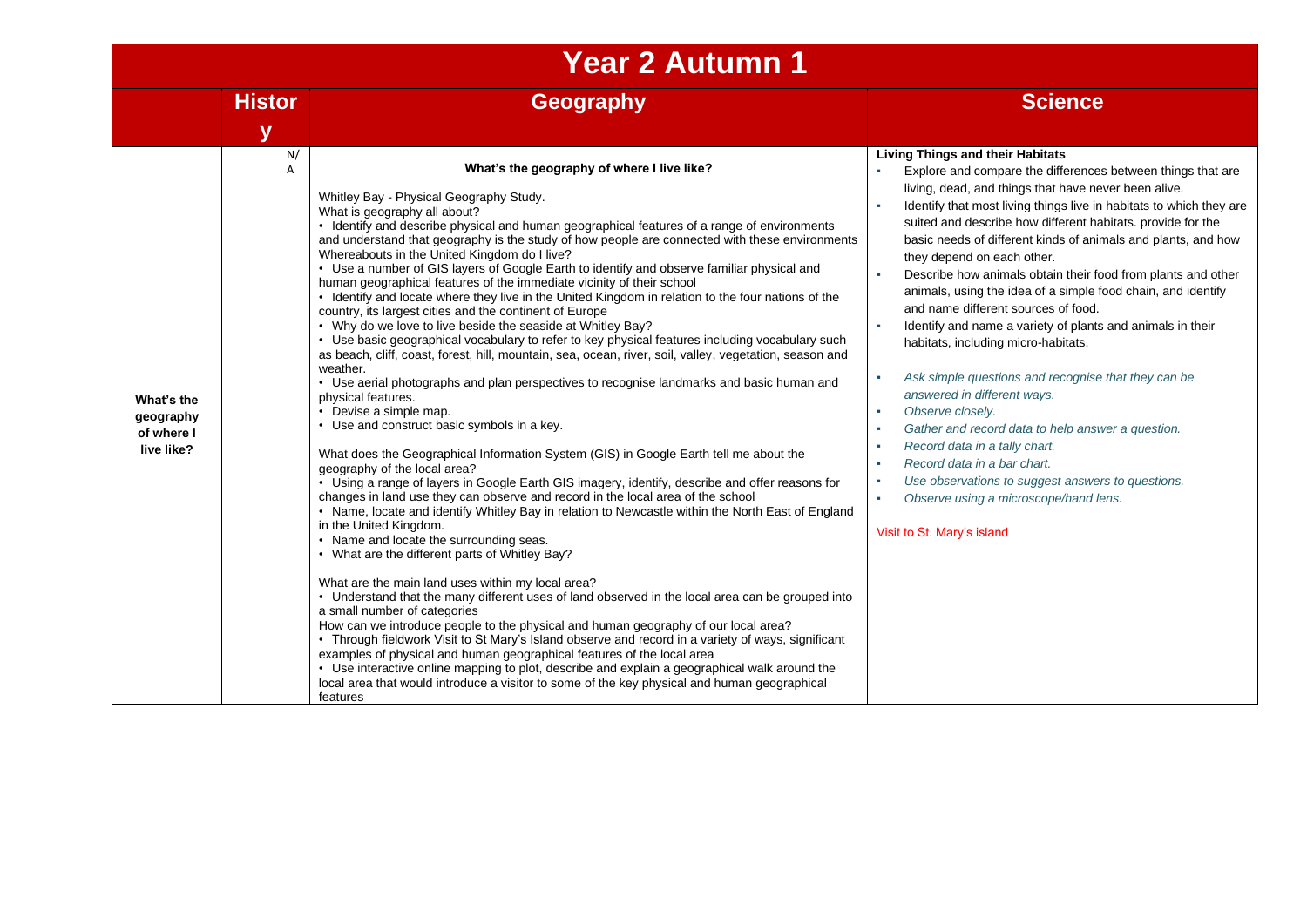| <b>Year 2 Autumn 1</b>                              |                                                                                                                                                                                                                                                                                                                                                                                                                                                                             |                                                                                                                                                                                                                                                                                                                                                                                                                                                                                                                                                   |                        |                                                                                                                                                                                                                                                                                                                                                                                                                                                                                                                                                                                                                                                                                                                                                                                                                                                                   |  |
|-----------------------------------------------------|-----------------------------------------------------------------------------------------------------------------------------------------------------------------------------------------------------------------------------------------------------------------------------------------------------------------------------------------------------------------------------------------------------------------------------------------------------------------------------|---------------------------------------------------------------------------------------------------------------------------------------------------------------------------------------------------------------------------------------------------------------------------------------------------------------------------------------------------------------------------------------------------------------------------------------------------------------------------------------------------------------------------------------------------|------------------------|-------------------------------------------------------------------------------------------------------------------------------------------------------------------------------------------------------------------------------------------------------------------------------------------------------------------------------------------------------------------------------------------------------------------------------------------------------------------------------------------------------------------------------------------------------------------------------------------------------------------------------------------------------------------------------------------------------------------------------------------------------------------------------------------------------------------------------------------------------------------|--|
|                                                     | <b>Technology</b>                                                                                                                                                                                                                                                                                                                                                                                                                                                           | <b>Computing</b>                                                                                                                                                                                                                                                                                                                                                                                                                                                                                                                                  | <b>Art</b>             | <b>PE</b>                                                                                                                                                                                                                                                                                                                                                                                                                                                                                                                                                                                                                                                                                                                                                                                                                                                         |  |
| What's the<br>geography<br>of where I<br>live like? | <b>Mechanisms: Ferris Wheels</b><br>Pupils explore existing<br>mechanisms in order to<br>design, test and make their<br>own big wheel style ride.<br>Design<br>Designing mechanisms.<br>Make<br>Measuring and cutting accurately,<br>working to scale and following<br>a design brief.<br>Evaluate<br>Testing and adapting mechanisms.<br>Researching mechanisms.<br>Technical knowledge<br>Understanding how an axle works.<br>Know materials commonly used for<br>wheels. | <b>Writing In Different Styles</b><br><b>IT &amp; Digital Literacy</b><br>raphics, Multimedia and Storytelling<br>Use technology<br>purposefully to create,<br>organise, store, manipulate<br>and retrieve digital content.<br>Recognise common uses of<br>$\bullet$<br>information technology<br>beyond school.<br>Introduce children to word processing<br>and desktop publishing using a<br>number of different tools and design<br>tasks.<br>E safety: To understand that the<br>information that I put online leaves a<br>digital footprint. | <b>Technology Unit</b> | PE Hub - Attack, Defend<br><b>Shoot Unit 1</b><br>Participate in team games, developing<br>simple tactics for attacking and defending.<br>Can send a ball using feet and can<br>$\bullet$<br>receive a ball using feet.<br>Refine ways to control bodies and a<br>$\bullet$<br>range of equipment.<br>Recall and link combinations of skills,<br>$\bullet$<br>e.g. dribbling and passing.<br>PE Hub Dance Unit 1<br>Perform dances using simple movement<br>patterns<br>Describe and explain how<br>$\bullet$<br>performers can transition and link<br>shapes and balances.<br>Perform basic actions with control<br>and consistency at different speeds<br>and on different levels.<br>Challenge themselves to move<br>$\bullet$<br>imaginatively responding to music.<br>Work as part of a group to create<br>and perform short movement<br>sequences to music. |  |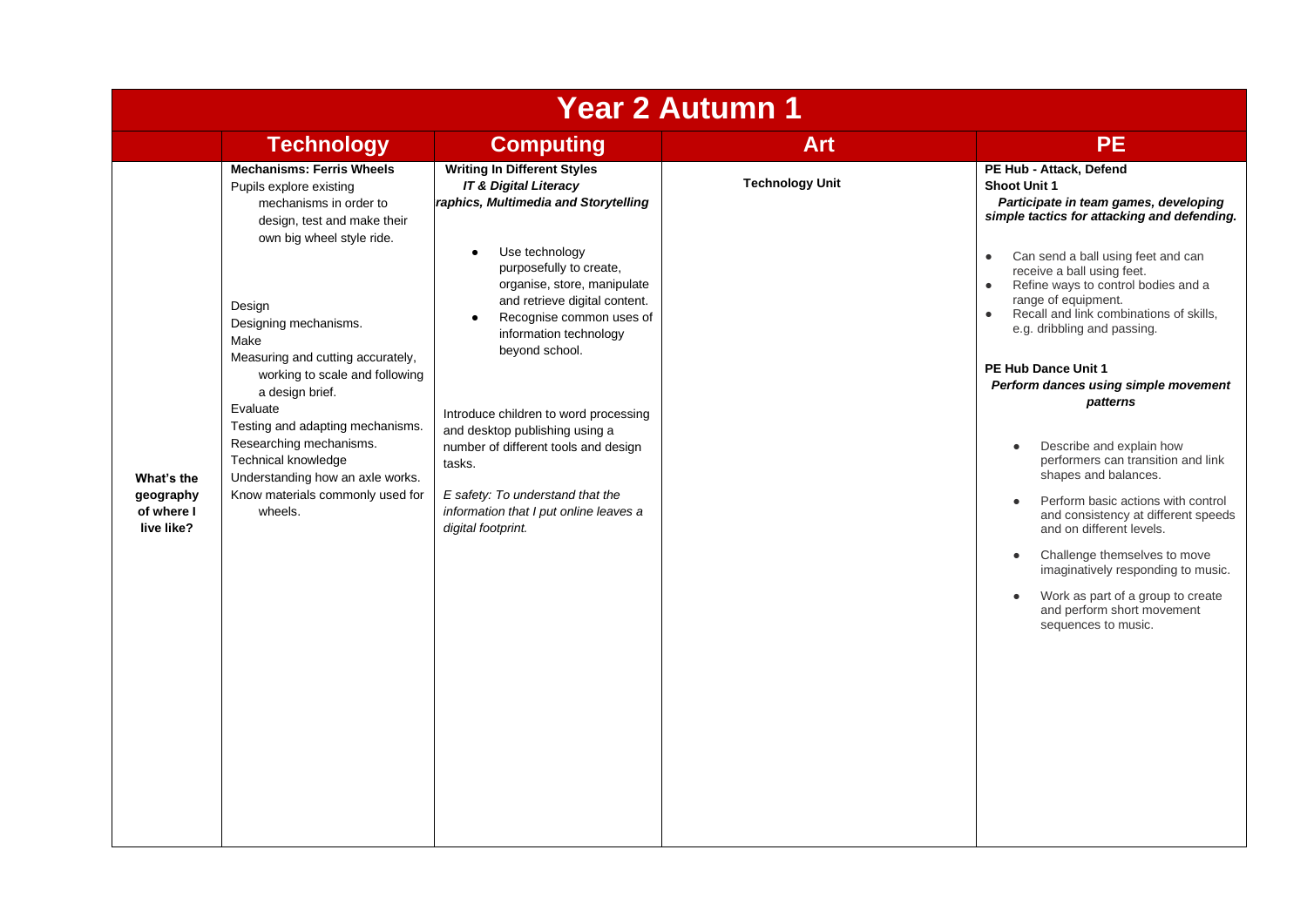|                                                     | <b>Year 2 Autumn 1</b>                                                                                                                                                                  |                                                                                                                                                                                                                                                                                                                                                                                                                                                                                                                                                                                                   |                                                                                                                                                                                                                              |                                                                                                                                                                        |  |  |
|-----------------------------------------------------|-----------------------------------------------------------------------------------------------------------------------------------------------------------------------------------------|---------------------------------------------------------------------------------------------------------------------------------------------------------------------------------------------------------------------------------------------------------------------------------------------------------------------------------------------------------------------------------------------------------------------------------------------------------------------------------------------------------------------------------------------------------------------------------------------------|------------------------------------------------------------------------------------------------------------------------------------------------------------------------------------------------------------------------------|------------------------------------------------------------------------------------------------------------------------------------------------------------------------|--|--|
|                                                     | <b>Music</b>                                                                                                                                                                            | <b>RE</b>                                                                                                                                                                                                                                                                                                                                                                                                                                                                                                                                                                                         | <b>French</b>                                                                                                                                                                                                                | <b>PSHCE</b>                                                                                                                                                           |  |  |
| What's the<br>geography of<br>where I live<br>like? | Charanga - Hands, Feet, Heart<br>Warm-up Games<br>Flexible Games (optional)<br>Sing the song Hands, Feet, Heart<br>Play instrumental parts.<br>Play composition(s) within the song<br>٠ | <b>Christianity - Beliefs and Practices</b><br>Considering the idea that Christians<br>believe God to be the Creator of the<br>Universe. Understanding the Creation<br>Story.<br>Understanding that Christians believe<br>that God is active in their everyday<br>living.<br>Describing how Christians talk to God<br>in different ways through prayers.<br>Understanding that Christians<br>express understanding of God's<br>nature in concepts such as God as a<br>loving parent and loving friend.<br>Parables and Teachings of Jesus<br>Parable of a Prodigal Son<br>Parable of a Lost Sheep | Topic - L'extraterrestre<br>Focus -<br>Colours<br>$\bullet$<br>Simple questions<br>$\bullet$<br>Vocabulary-<br>Un extraterrestre<br>Sa fuse<br><b>Non</b><br>Oui<br>Merci<br>Triste<br><b>Bleu</b><br>Rouge<br>Jaune<br>Vert | Being Me in My World<br>Hopes and fears for the year<br>Rights and responsibilities<br>Rewards and consequences<br>Our learning charter<br>Owning our learning charter |  |  |

## **Year 2 Maths Autumn 2**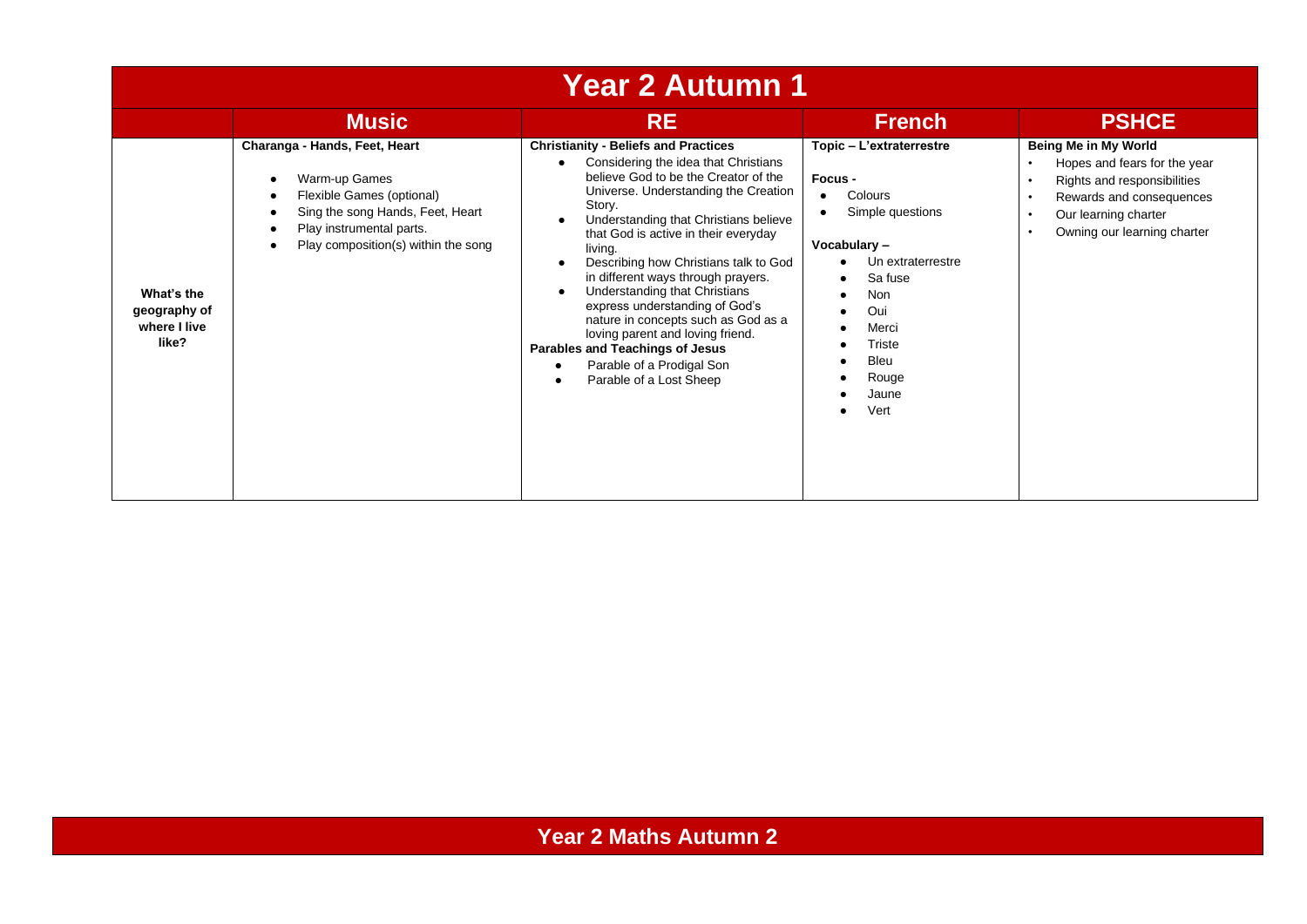| <b>Topic</b>                                                                                                              | <b>Maths Objective</b>                                                                                                                                                                                                                                                                                                                                                                                                                                                                                                                                                                                                                                                                                                                                                                        |
|---------------------------------------------------------------------------------------------------------------------------|-----------------------------------------------------------------------------------------------------------------------------------------------------------------------------------------------------------------------------------------------------------------------------------------------------------------------------------------------------------------------------------------------------------------------------------------------------------------------------------------------------------------------------------------------------------------------------------------------------------------------------------------------------------------------------------------------------------------------------------------------------------------------------------------------|
| Number and placed<br>value: estimating,<br>counting and comparing<br>quantities                                           | Count in steps of 2, 3 and 5 from 0, and count in tens from any number, forward and backwards.<br>$\bullet$<br>Recognise the place value of each digit in a two digit number.<br>$\bullet$<br>Identify, represent and estimate numbers using different representations, including the number line.<br>$\bullet$<br>Compare and order numbers from 0 up to 100; use $\lt$ , $>$ and $=$ signs.<br>$\bullet$<br>Read and write number to at least 100 in numerals and in words.<br>Use place value and number facts to solve problems.<br>$\bullet$                                                                                                                                                                                                                                             |
| Addition and subtraction:<br>using recall od addition<br>and subtraction facts and<br>mental calculation<br>strategies    | Solve problems with addition and subtraction:<br>$\bullet$<br>Use concrete objects and pictorial representations, including those involving numbers, quantities and measures.<br>$\bullet$<br>Apply their increasing knowledge of mental and written methods.<br>$\bullet$<br>Add and subtract using concrete objects, pictorial representations, and mentally including: a two digit number a ones; a two digit number and tens; two two-digit numbers;<br>$\bullet$<br>and adding three one-digit numbers.<br>Show that addition can be done in any order and subtraction cannot.<br>$\bullet$<br>Recognise and use the inverse relationship between addition and subtraction and use this to check calculations and missing number problems.                                               |
| Multiplications and<br>division: repeated<br>addition and subtraction,<br>arrays, grouping and<br>using times table facts | Recall and use multiplication and division facts for the 2, 5 and 10 multiplication tables, including recognising odd and even numbers.<br>$\bullet$<br>Calculate mathematical statements for multiplication/division within the multiplication tables and write them using multiplication, division and equals signs.<br>$\bullet$<br>Recognise and use the inverse relationship between multiplication and division in calculations.<br>$\bullet$<br>Show that multiplication of two numbers can be done in any order and division for one number by another cannot.<br>$\bullet$<br>Solve problems involving multiplication and division, using materials arrays, repeated addition, mental methods and multiplication and division facts, including problems in<br>$\bullet$<br>contexts. |
| Fractions: finding<br>fractions of quantities,<br>shapes and sets of<br>objects                                           | Recognise find, name and write fractions 1/3, 1/4, 2/4 and 3/4.<br>$\bullet$<br>Write simple fractions e.g. 1/2 of 6=3 and recognise the equivalence of two quarters and one half.                                                                                                                                                                                                                                                                                                                                                                                                                                                                                                                                                                                                            |
| Geometry: position,<br>direction, motion                                                                                  | Order and arrange combinations of mathematical objects in patterns.<br>Use mathematical vocabulary to describe position, direction and movement, including distinguishing between rotation as a turn and in terms of right angles for quarter, half<br>$\bullet$<br>and three quarter turns and movement in a straight line.<br>Compare and sequence intervals of time. Tell and write the time to five minutes, including quarter past/ to the hour and draw the hands on a clock face to show those times.<br>$\bullet$                                                                                                                                                                                                                                                                     |
| Data: solving problems<br>that involve collecting<br>data in tallies, tables and<br>pictograms                            | Interpret and construct simple pictograms, tally charts, block diagrams and simple tables.<br>$\bullet$<br>Ask an answer simple questions by counting the number of object in each category and sorting the categories by quantity.<br>$\bullet$<br>Ask and answer questions about totalling and compare categorical data.<br>$\bullet$                                                                                                                                                                                                                                                                                                                                                                                                                                                       |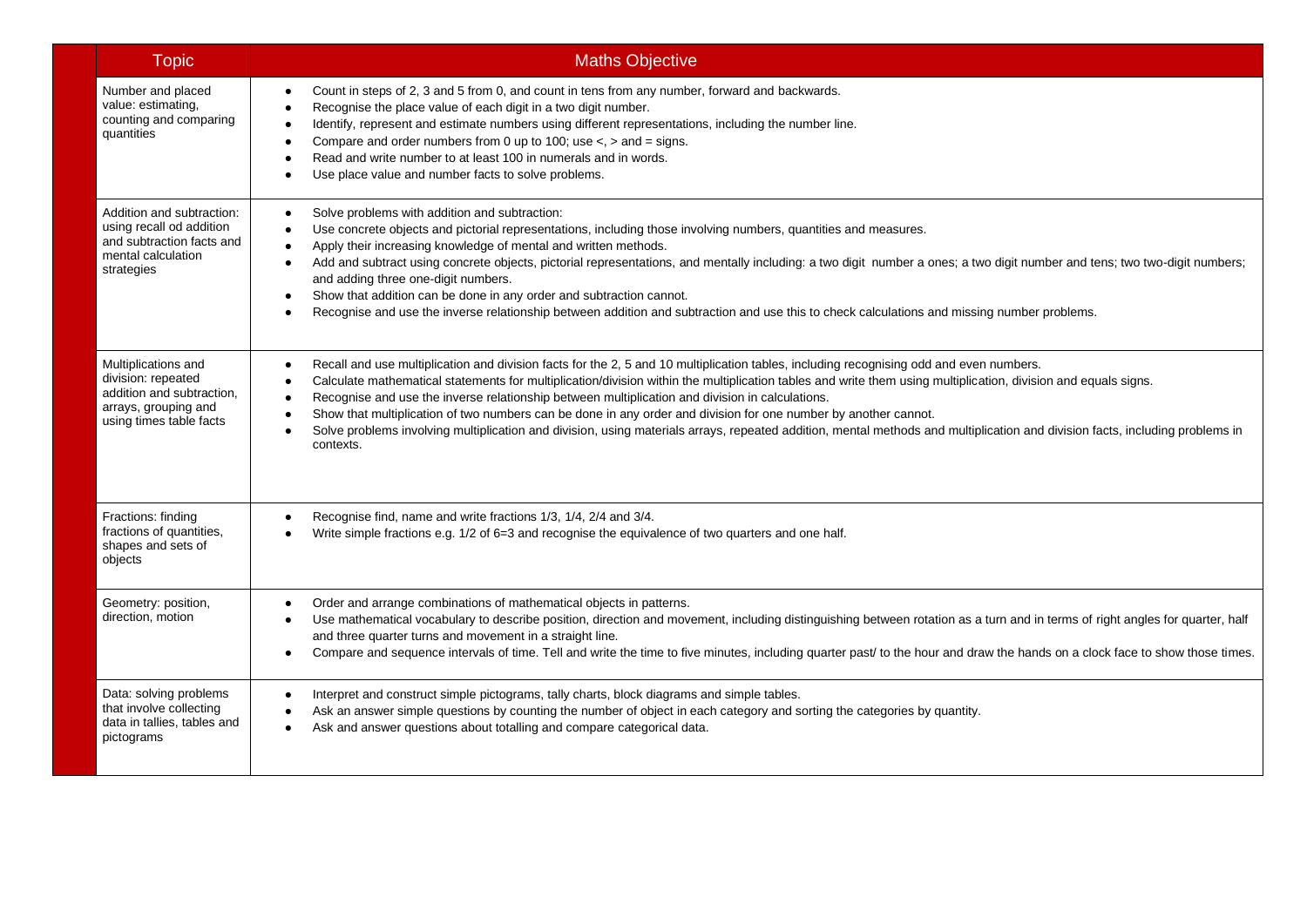|                                                                 | <b>Year 2 Autumn 2</b>                                                                                                                                                                                                                                                                                                                                                                                                                                                                                                                                                                                                                                                                                                                                                                                                                                                                                                                                                                                                                                                                                                                                                                                                                                                                                                                                                                                                                                                                                                                                                                                                                                                                                                                                                                                                                                                                                                                                                                                                                                 |                   |                                                                                                                                                                                                                                                                                                                                                                                                                                                                                                                                                                                                                                                                                                                                                                                                                                                                                                                                                                                                                       |  |  |
|-----------------------------------------------------------------|--------------------------------------------------------------------------------------------------------------------------------------------------------------------------------------------------------------------------------------------------------------------------------------------------------------------------------------------------------------------------------------------------------------------------------------------------------------------------------------------------------------------------------------------------------------------------------------------------------------------------------------------------------------------------------------------------------------------------------------------------------------------------------------------------------------------------------------------------------------------------------------------------------------------------------------------------------------------------------------------------------------------------------------------------------------------------------------------------------------------------------------------------------------------------------------------------------------------------------------------------------------------------------------------------------------------------------------------------------------------------------------------------------------------------------------------------------------------------------------------------------------------------------------------------------------------------------------------------------------------------------------------------------------------------------------------------------------------------------------------------------------------------------------------------------------------------------------------------------------------------------------------------------------------------------------------------------------------------------------------------------------------------------------------------------|-------------------|-----------------------------------------------------------------------------------------------------------------------------------------------------------------------------------------------------------------------------------------------------------------------------------------------------------------------------------------------------------------------------------------------------------------------------------------------------------------------------------------------------------------------------------------------------------------------------------------------------------------------------------------------------------------------------------------------------------------------------------------------------------------------------------------------------------------------------------------------------------------------------------------------------------------------------------------------------------------------------------------------------------------------|--|--|
|                                                                 | <b>History</b>                                                                                                                                                                                                                                                                                                                                                                                                                                                                                                                                                                                                                                                                                                                                                                                                                                                                                                                                                                                                                                                                                                                                                                                                                                                                                                                                                                                                                                                                                                                                                                                                                                                                                                                                                                                                                                                                                                                                                                                                                                         | <b>Geography</b>  | <b>Science</b>                                                                                                                                                                                                                                                                                                                                                                                                                                                                                                                                                                                                                                                                                                                                                                                                                                                                                                                                                                                                        |  |  |
| Great Fire of<br>London and<br><b>The</b><br>Gunpowder<br>Plot. | Topic: Great Fire of London and The Gunpowder Plot.<br>Events beyond living memory that are significant nationally or globally - Great<br>Fire of London.<br>How do we know about the Great Fire of London?<br>Show in discussion, an understanding of what an 'eyewitness' is.<br>Recognise aspects of the fire that eyewitnesses saw.<br>Know that Samuel Pepys saw the fire and that he wrote about it in<br>his diary.<br>What happened in the Great Fire of London?<br>Talk about what happened in the story.<br>Sequence events correctly.<br>Why did the fire spread so quickly?<br>Describe the key features of houses and streets in the seventeenth<br>$\bullet$<br>century.<br>Give one or more reasons why the fire spread so quickly, and why it<br>$\bullet$<br>stopped.<br>Know where people went for safety.<br>How are houses different now to 1666?<br>Describe the key features of houses and streets in the seventeenth<br>$\bullet$<br>century.<br>How was London rebuilt?<br>To know that Christopher Wren designed and rebuilt large sections<br>$\bullet$<br>of London.<br>Possibly link to the Great Fire of Newcastle and Gateshead?<br>Events beyond living memory that are significant nationally or globally -<br>Gunpowder Plot.<br>Identify, describe and explain what is commemorated on Guy Fawkes Night, 5<br>November every year in the United Kingdom<br>Who was Guy Fawkes?<br>Why did he want to blow up the Houses of Parliament?<br>Why was his plot unsuccessful?<br>Why is Guy Fawkes still remembered today?<br>Describe, reason and explain what it means for someone such as Guy Fawkes<br>to 'make history', that is, doing something so significant (good or bad and that<br>may not have been done before) and that is remembered and studied for a<br>long time because of the effect it had on other people's lives, beliefs or ideas<br>Place both events on a timeline.<br>Identify, describe and explain what is commemorated on Guy Fawkes Night, 5<br>November every year in the United Kingdom | No Geography Unit | <b>Use of Everyday Materials</b><br>Identify and compare the suitability of a variety<br>of everyday materials, including wood, metal,<br>plastic, glass, brick, rock, paper and cardboard<br>for particular uses.<br>Find out how the shapes of solid objects made<br>from some materials can be changed by<br>squashing, bending, twisting and stretching.<br>Ask simple questions and recognise that they<br>can be answered in different ways.<br>Use observations and ideas to suggest answers<br>$\bullet$<br>to questions.<br>• Gather and record data to help in answering<br>questions.<br>• Perform simple tests.<br>Gather and record data to help in answering<br>questions.<br>Use simple measurements to gather data.<br>Use simple secondary sources to find answers<br>(non-statutory).<br>• Talk about what they have found out and how<br>they found it out (non-statutory).<br>With help, notice relationships (non-statutory).<br>$\bullet$<br>Possible visits: Discovery Museum; Centre for Life |  |  |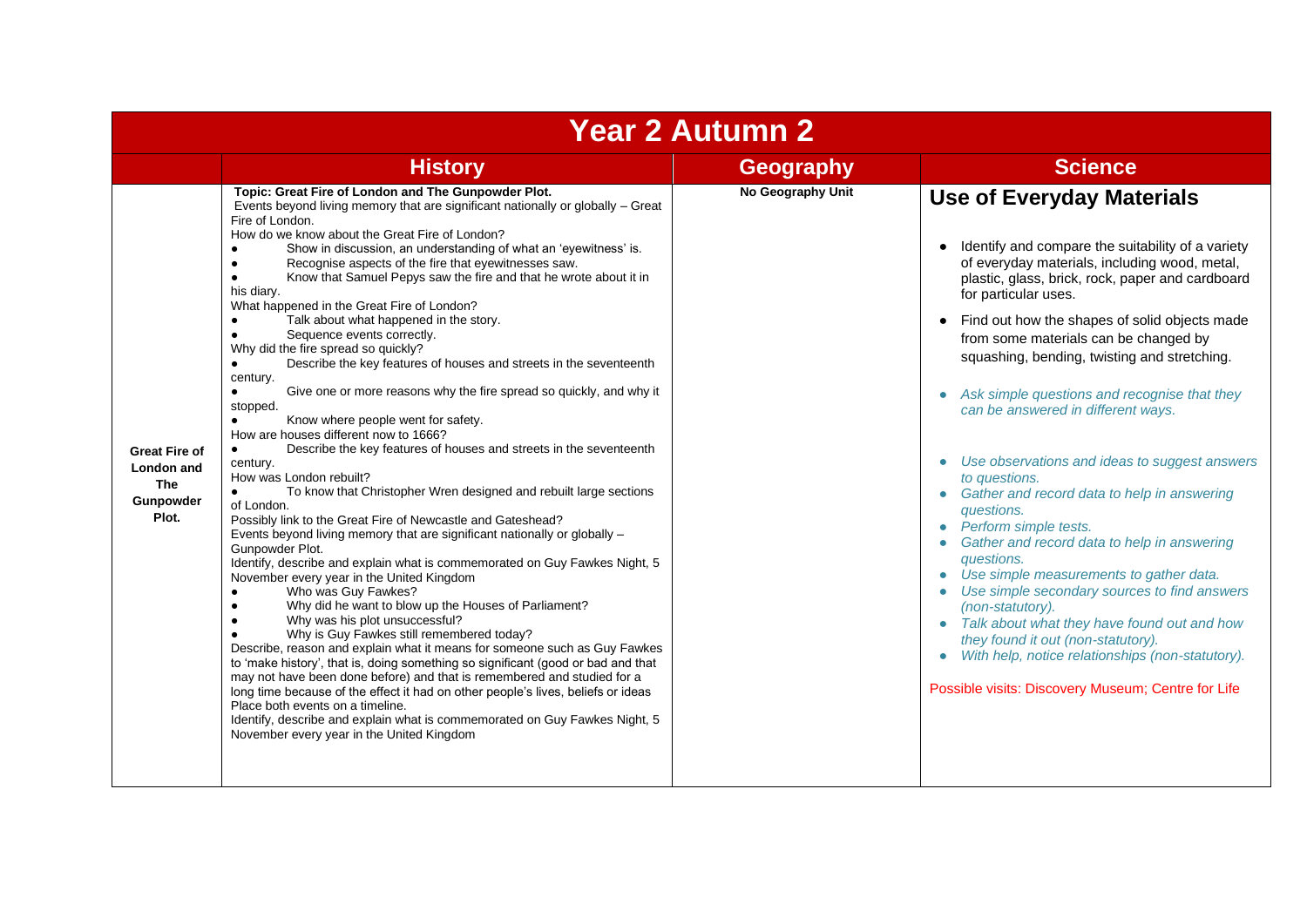| <b>PE</b><br><b>Technology</b><br><b>Computing</b><br><b>Art</b><br>PE Hub Attack, Defend, Shoot Unit 2<br>Programming With Scratch Jnr.<br>Colour-<br><b>Mechanisms:</b><br><b>Computer science</b><br>To develop a wide range of art and design techniques<br><b>Moving Monsters</b><br><b>Control and programming</b><br>in using colour, pattern, texture, line, shape, form and<br>Pupils analyse existing levers and<br>simple tactics for attacking and<br>space. About the work of a range of artists, craft<br>linkage systems to identify<br>defending<br>Understand what<br>makers and designers, describing the differences and<br>components that they can use to<br>algorithms are, how they<br>similarities between different practices and disciplines,<br>plan, design and develop a<br>are implemented as<br>To select and apply a small range of<br>and making links to their own work.<br>mechanical monster.<br>$\bullet$<br>programs on digital<br>simple tactics<br>devices, and that programs<br>Recognise good quality in self and<br>$\bullet$<br>execute by following<br>Pigment – paint, inks, pastels, dyes etc and tools to<br>others<br>precise and unambiguous<br>apply colour - brushes, sponges, straws etc<br>To work with others to build basic<br>$\bullet$<br>Design<br>instructions.<br>Understanding primary and secondary colours.<br>attacking play<br>Creating and using design criteria,<br>Create and debug simple<br>$\bullet$<br>Working from a limited palette.<br>$\bullet$<br>generating ideas.<br>programs.<br>Experiment with dark and light - adding black<br>٠<br>Planning for design and<br>Use logical reasoning to<br>PE Hub Dance Unit 2<br>$\bullet$<br>and white.<br>manufacturing.<br>predict the behaviour of<br>Make as many tones of one colour as possible<br>$\bullet$<br><b>Great Fire of</b><br>simple programs.<br>patterns.<br>Make<br>using primary colours and white.<br><b>London</b> and<br>Use technology<br>$\bullet$<br>Cutting and assembling accurately.<br>Begin to describe colours by objects -<br>$\bullet$<br>purposefully to create,<br><b>The</b><br>Perform using more sophisticated<br>Selecting appropriate equipment<br>'raspberry pink, sunshine yellow'.<br>$\bullet$<br>organise, store, manipulate<br>Gunpowder<br>formations as well as an individual<br>and materials.<br>Darken colours without using black.<br>and retrieve digital content.<br>٠<br>Plot.<br>$\bullet$<br>Mix colours to match those of the natural world<br>Evaluate<br>$\bullet$<br>dance formations<br>Use computer language to create<br>- colours that might have a less defined name.<br>Carrying out primary research and<br>$\bullet$<br>animations and games. Write and<br>Experience using colour on a large scale,<br>applying to design.<br>$\bullet$<br>feeling in dance<br>debug algorithms, learn about<br>A3/A2.<br>Use the stimuli to copy, repeat and<br>Technical knowledge<br>$\bullet$<br>repeating and different triggers to<br>create dance actions and motifs<br>Texture –<br>Learning mechanical components.<br>create actions.<br>Develop skills of overlapping and overlaying to<br>$\bullet$<br>Identifying input and output.<br>create effects.<br>E Safety: To be able to identify kind | <b>Year 2 Autumn 2</b> |                              |                                                  |                                                                                                                                                                   |  |  |
|------------------------------------------------------------------------------------------------------------------------------------------------------------------------------------------------------------------------------------------------------------------------------------------------------------------------------------------------------------------------------------------------------------------------------------------------------------------------------------------------------------------------------------------------------------------------------------------------------------------------------------------------------------------------------------------------------------------------------------------------------------------------------------------------------------------------------------------------------------------------------------------------------------------------------------------------------------------------------------------------------------------------------------------------------------------------------------------------------------------------------------------------------------------------------------------------------------------------------------------------------------------------------------------------------------------------------------------------------------------------------------------------------------------------------------------------------------------------------------------------------------------------------------------------------------------------------------------------------------------------------------------------------------------------------------------------------------------------------------------------------------------------------------------------------------------------------------------------------------------------------------------------------------------------------------------------------------------------------------------------------------------------------------------------------------------------------------------------------------------------------------------------------------------------------------------------------------------------------------------------------------------------------------------------------------------------------------------------------------------------------------------------------------------------------------------------------------------------------------------------------------------------------------------------------------------------------------------------------------------------------------------------------------------------------------------------------------------------------------------------------------------------------------------------------------------------------------------------------------------------------------------------------------------------------------------------------------------------------------------------------------------------------------------------------------------------------------------------------------------------------------------------------------------------------------------------------------------------------------------------------------------------------------------|------------------------|------------------------------|--------------------------------------------------|-------------------------------------------------------------------------------------------------------------------------------------------------------------------|--|--|
|                                                                                                                                                                                                                                                                                                                                                                                                                                                                                                                                                                                                                                                                                                                                                                                                                                                                                                                                                                                                                                                                                                                                                                                                                                                                                                                                                                                                                                                                                                                                                                                                                                                                                                                                                                                                                                                                                                                                                                                                                                                                                                                                                                                                                                                                                                                                                                                                                                                                                                                                                                                                                                                                                                                                                                                                                                                                                                                                                                                                                                                                                                                                                                                                                                                                                          |                        |                              |                                                  |                                                                                                                                                                   |  |  |
| picture.<br>E-Safety education - Hector's World<br><b>Suggested Artists:</b><br>• Julie Bennett (artist) – see BBC bitesize clip<br>• Colour Palette by Tony Cragg (artist)<br>• Jan Griffier - Fire of London (artist)                                                                                                                                                                                                                                                                                                                                                                                                                                                                                                                                                                                                                                                                                                                                                                                                                                                                                                                                                                                                                                                                                                                                                                                                                                                                                                                                                                                                                                                                                                                                                                                                                                                                                                                                                                                                                                                                                                                                                                                                                                                                                                                                                                                                                                                                                                                                                                                                                                                                                                                                                                                                                                                                                                                                                                                                                                                                                                                                                                                                                                                                  |                        | and unkind behaviour online. | Use various collage materials to make a specific | Participate in team games, developing<br>Perform dances using simple movement<br>Explore relationships through different<br>Explain the importance of emotion and |  |  |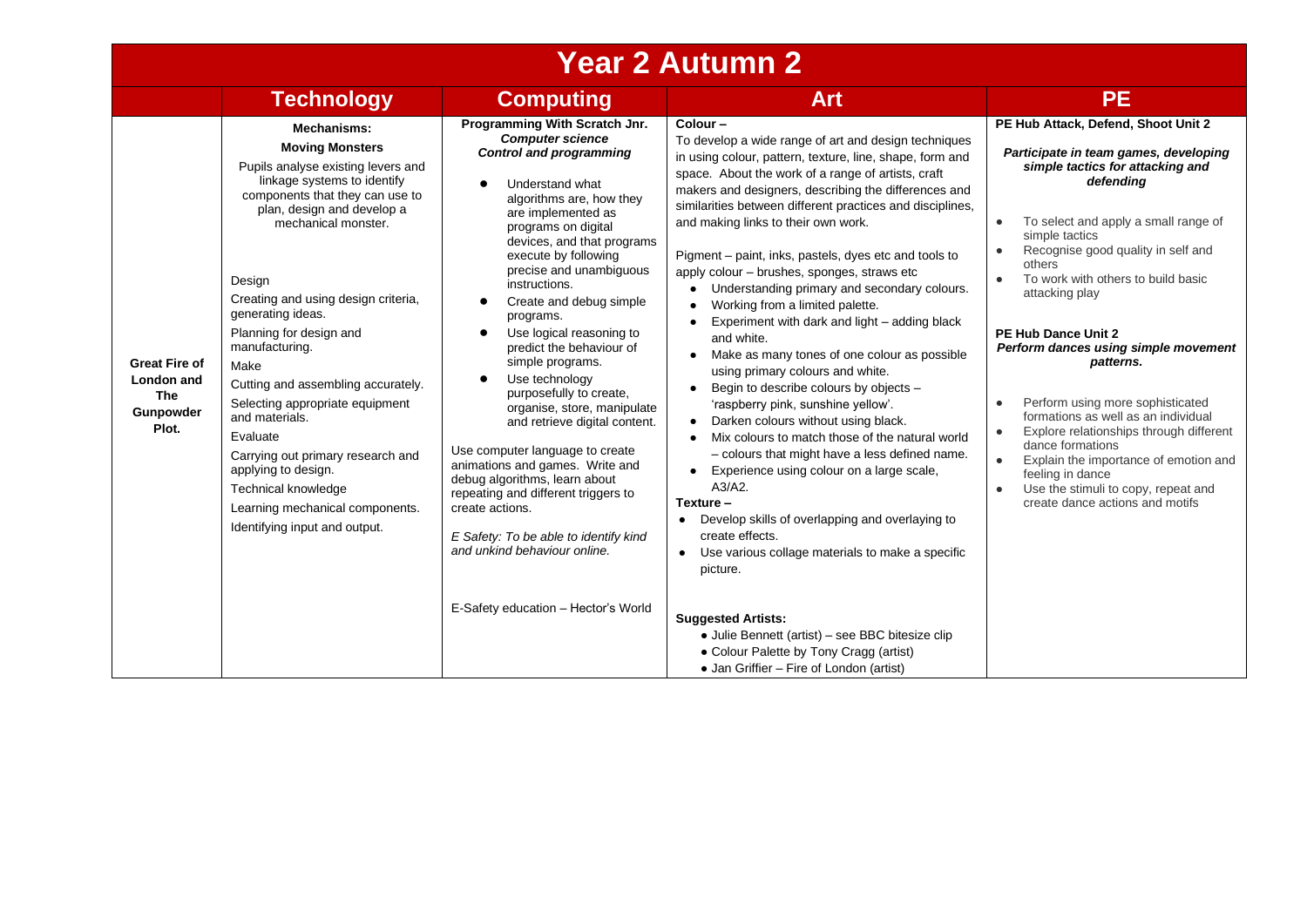|                                                                        |                                                                                                                        | <b>Year 2 Autumn 2</b>                                                                                                                                                                                                                                                                                                                                                                                                                                                                                                                                                                                                                                                                                                                                                                                                                                                                                                                                                                                                                                                                                                                                                                                                                                                                                                                                                                                                                                                            |                                                                                                                                                                                                                             |                                                                                                                                                                                                                                                                                           |
|------------------------------------------------------------------------|------------------------------------------------------------------------------------------------------------------------|-----------------------------------------------------------------------------------------------------------------------------------------------------------------------------------------------------------------------------------------------------------------------------------------------------------------------------------------------------------------------------------------------------------------------------------------------------------------------------------------------------------------------------------------------------------------------------------------------------------------------------------------------------------------------------------------------------------------------------------------------------------------------------------------------------------------------------------------------------------------------------------------------------------------------------------------------------------------------------------------------------------------------------------------------------------------------------------------------------------------------------------------------------------------------------------------------------------------------------------------------------------------------------------------------------------------------------------------------------------------------------------------------------------------------------------------------------------------------------------|-----------------------------------------------------------------------------------------------------------------------------------------------------------------------------------------------------------------------------|-------------------------------------------------------------------------------------------------------------------------------------------------------------------------------------------------------------------------------------------------------------------------------------------|
|                                                                        | <b>Music</b>                                                                                                           | <b>RE</b>                                                                                                                                                                                                                                                                                                                                                                                                                                                                                                                                                                                                                                                                                                                                                                                                                                                                                                                                                                                                                                                                                                                                                                                                                                                                                                                                                                                                                                                                         | <b>French</b>                                                                                                                                                                                                               | <b>PSHCE</b>                                                                                                                                                                                                                                                                              |
| <b>Great Fire of</b><br>London and<br><b>The</b><br>Gunpowder<br>Plot. | Charanga - Ho Ho Ho<br>Warm-up Games<br>Flexible Games (optional)<br>Sing the song Ho Ho Ho<br>Play instrumental parts | <b>Judaism - Beliefs and Practices</b><br>Consider our school rules and<br>٠<br>how rules are needed to shape<br>our lives.<br>Consider the rules for living for<br>٠<br>Jewish families.<br>Explore the Shema one of the<br>$\bullet$<br>most important Jewish prayers<br>contained in the mezuzah.<br>Understand that the Torah has<br>$\bullet$<br>rules or laws for living which<br>guide the lives of Jewish<br>people.<br>Describe how Jews shape their<br>$\bullet$<br>lives according to the content<br>of the Torah scroll and in<br>particular the 10<br>commandments.<br>Understand the link between<br>$\bullet$<br>the Bible and the Torah.<br>Learn about how some of the<br>$\bullet$<br>followers of Judaism live - the<br>importance of family life;<br>Shabbat etc.<br>Explore some significant<br>$\bullet$<br>artefacts - mezuzah<br>,tallit/prayer shawl, kippah, star<br>of David etc and understand<br>their importance to Jewish<br>beliefs and life.<br>Possible Synagogue Visit.<br>$\bullet$<br><b>Meanings within Christmas and</b><br>Hanukkah - The Gift of Giving and<br>Receiving<br>Recap the Christmas Story, relating<br>$\bullet$<br>aspects of the narrative to the ideas<br>of giving and receiving. Look at the<br>part played by the Wise Men - who<br>they might have been, where they<br>came from, what brought them there<br>and the gifts they brought to Jesus.<br>Understanding the symbolic<br>$\bullet$<br>meaning of each gift. | <b>Topic - Petit Monstre Bleu</b><br>Focus-<br>Parts of the body<br>$\bullet$<br>Colours<br>$\bullet$<br>Vocabulary-<br>Le nez<br>$\bullet$<br>Les yeux<br>La bouche<br>Les dents<br>Les oreilles<br>Les cheveux<br>La tete | <b>Celebrating Difference</b><br>$\bullet$<br>Boys and girls<br>$\bullet$<br>Boys and girls<br>$\bullet$<br>Why does bullying happen<br>Standing up for myself and others<br>$\bullet$<br>Making a new friend<br>$\bullet$<br>Celebrating difference and still being friends<br>$\bullet$ |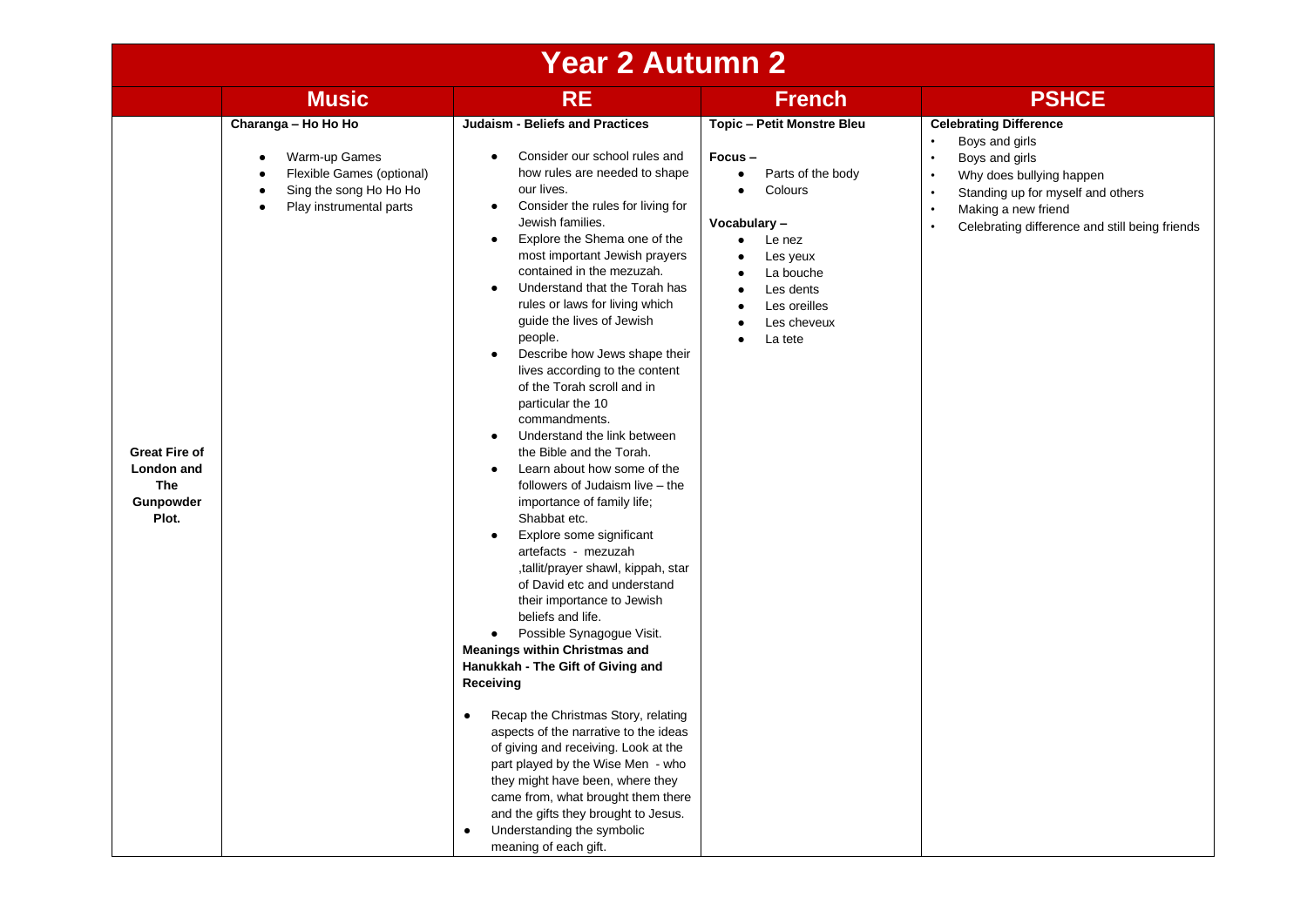|  | Talking about why giving is an<br>$\bullet$<br>important idea for Christians and is<br>central to how they celebrate<br>Christmas.<br>Talking about what is of value to<br>$\bullet$<br>Christians and how this might be<br>expressed in action.<br>Exploring the idea that Christians<br>$\bullet$<br>believe that Jesus was a gift from<br>God.<br>Reflecting on the phrase 'It is better<br>$\bullet$<br>to give than to receive'. |  |
|--|---------------------------------------------------------------------------------------------------------------------------------------------------------------------------------------------------------------------------------------------------------------------------------------------------------------------------------------------------------------------------------------------------------------------------------------|--|
|  | Identifying Hanukkah as a Jewish<br>$\bullet$<br>festival.<br>Understanding that the miracle of<br>$\bullet$<br>the oil symbolised that God was<br>always with the Israelites.<br>Understanding that light represents<br>$\bullet$<br>the presence of God.<br>Talking about the importance of light<br>$\bullet$<br>in the Jewish faith.                                                                                              |  |
|  |                                                                                                                                                                                                                                                                                                                                                                                                                                       |  |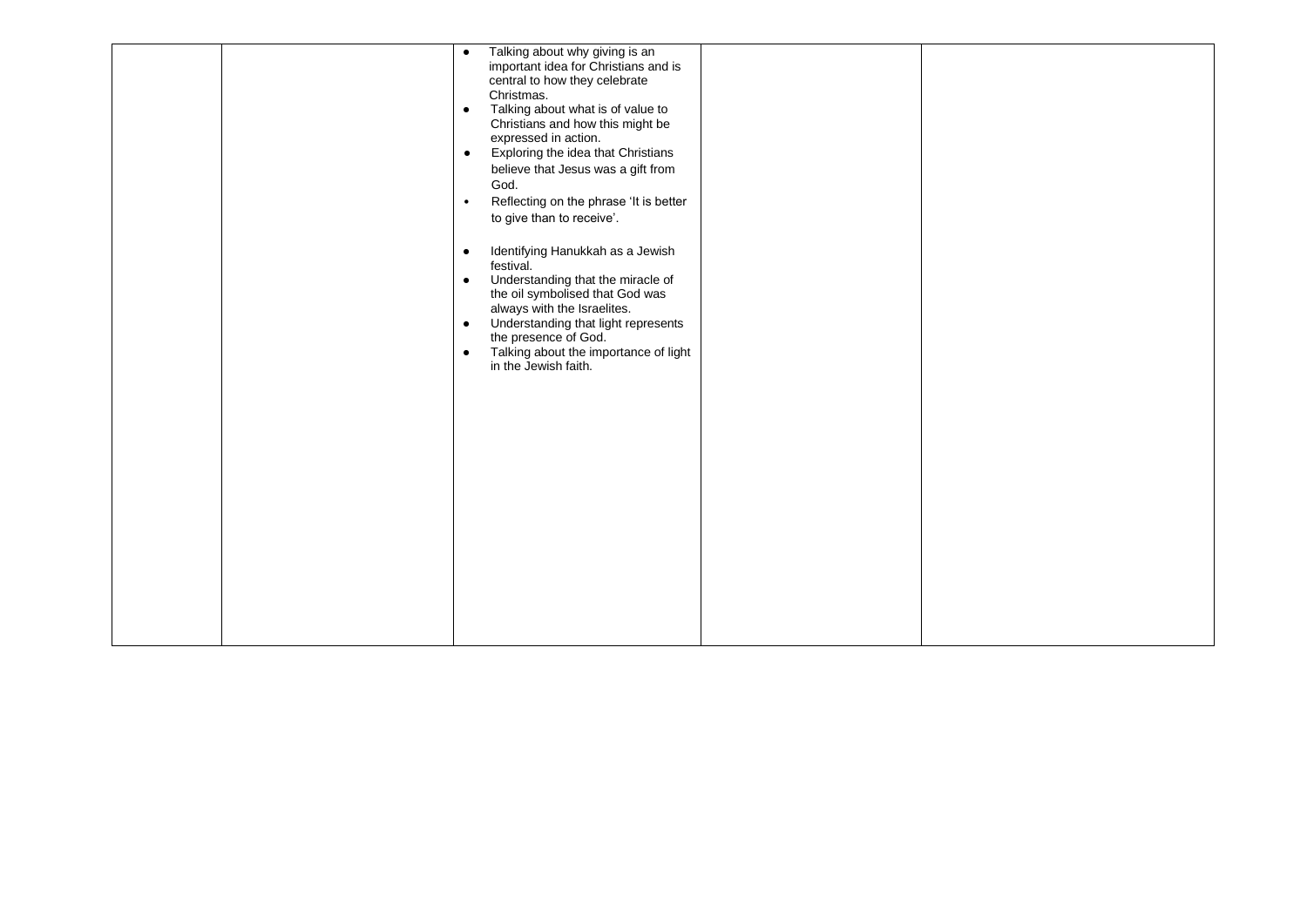|                                                                                                                             | <b>Year 2 Maths Spring 1</b>                                                                                                                                                                                                                                                                                                                                                                                                                                                                                                                                                                                                                                                                                                                               |
|-----------------------------------------------------------------------------------------------------------------------------|------------------------------------------------------------------------------------------------------------------------------------------------------------------------------------------------------------------------------------------------------------------------------------------------------------------------------------------------------------------------------------------------------------------------------------------------------------------------------------------------------------------------------------------------------------------------------------------------------------------------------------------------------------------------------------------------------------------------------------------------------------|
| Topic                                                                                                                       | <b>Maths Objective</b>                                                                                                                                                                                                                                                                                                                                                                                                                                                                                                                                                                                                                                                                                                                                     |
| Number and place<br>value: estimating,<br>counting, comparing<br>and ordering<br>quantities                                 | Count in steps of 2, 3 and 5 from 0, and count in tens from any number, forward and backwards.<br>$\bullet$<br>Recognise the place value of each digit in a two digit number.<br>$\bullet$<br>Identify, represent and estimate numbers using different representations, including the number line.<br>Compare and order numbers from 0 up to 100; use $\lt$ , $>$ and $=$ signs.<br>Read and write number to at least 100 in numerals and in words.<br>Use place value and number facts to solve problems.                                                                                                                                                                                                                                                 |
| Addition and<br>subtraction: using<br>recall of addition and<br>subtraction facts and<br>mental calculation<br>strategies   | Solve problems with addition and subtraction:<br>$\bullet$<br>Use concrete objects and pictorial representations, including those involving numbers, quantities and measures.<br>Apply their increasing knowledge of mental and written methods.<br>Add and subtract using concrete objects, pictorial representations, and mentally including: a two digit number a ones; a two digit number and tens; two two-digit<br>numbers; and adding three one-digit numbers.<br>Show that addition can be done in any order and subtraction cannot.<br>$\bullet$<br>Recognise and use the inverse relationship between addition and subtraction and use this to check calculations and missing number problems.                                                   |
| Addition and<br>subtraction: using<br>partitioning and<br>counting on<br>strategies                                         | Solve problems with addition and subtraction:<br>$\bullet$<br>Use concrete objects and pictorial representations, including those involving numbers, quantities and measures.<br>Apply their increasing knowledge of mental and written methods.<br>Add and subtract using concrete objects, pictorial representations, and mentally, including: a two-digit number and ones; a 2-digit number and tens; two 2-digit<br>numbers; adding three one-digit number.<br>Show that addition can be done in any order and subtraction cannot.<br>Recognise and use inverse relationship between addition and subtraction and use this to check calculations and miss number problems.                                                                             |
| Multiplication and<br>division: repeated<br>addition and<br>subtraction. arrays,<br>grouping and using<br>times table facts | Recall and use multiplication and division facts for the 2, 5 and 10 multiplication tables, including recognising odd and even numbers.<br>$\bullet$<br>Calculate mathematical statements for multiplication and division within the multiplication tables and write them using multiplication, division and equals signs.<br>$\bullet$<br>Recognise and use the inverse relationship between multiplication and division in calculations.<br>Show that multiplication of two numbers can be done in any order and division for one number by another cannot.<br>Solve problems involving multiplication and division, using materials arrays, repeated addition, mental methods and multiplication and division facts, including problems<br>in contexts. |
| Geometry: properties<br>of 3D and 2D shape                                                                                  | Identify and describe the properties of 2D shapes, including the number of sides and symmetry in a vertical line<br>Identify and describe the properties of 3D shapes, including the number of edges, vertices and faces<br>Identify 2D shapes on the surface of 3D shapes, e.g. circle on a cylinder and a triangle on a pyramid.                                                                                                                                                                                                                                                                                                                                                                                                                         |
| Measures: length,<br>mass, capacity and<br>money                                                                            | Choose and use appropriate standard units to estimate and measure length/height in any direction (m/cm/mm); mass (kg.g); temperature; volume and capacity<br>$\bullet$<br>(litres/ml) to the nearest appropriate unit using rulers, scales and thermometers and measuring vessels.<br>Compare and order lengths, mass, volume/capacity and record the results using >, < and =.<br>$\bullet$                                                                                                                                                                                                                                                                                                                                                               |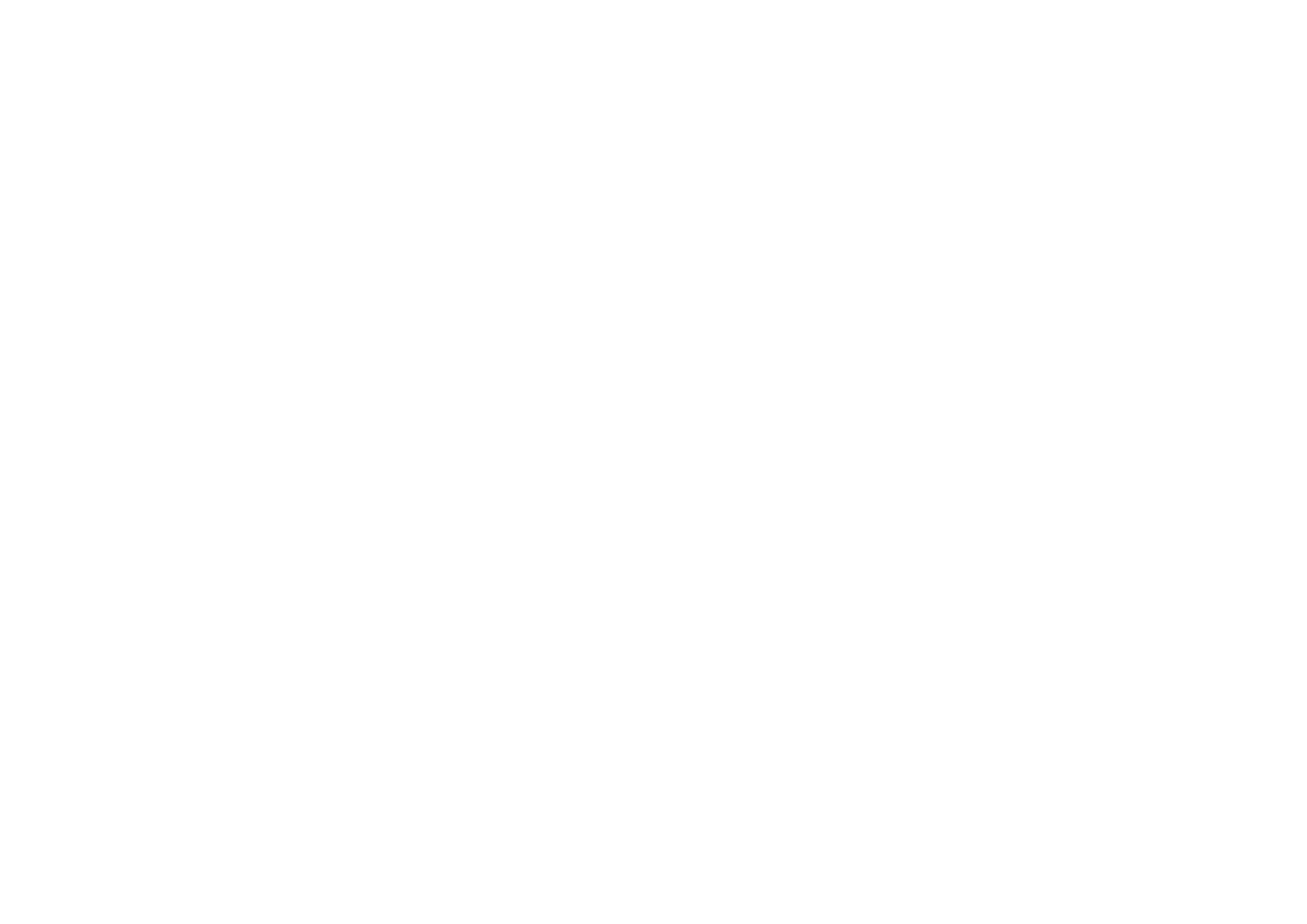|                                                                                        |                           | <b>Year 2 Spring 1</b>                                                                                                                                                                                                                                                                                                                                                                                                                                                                                                                                                                                                                                                                                                                                                                                                                                                                                                                                                                                                                                                                                                                                                                                                                                                                                                                                                                                                                                                                                                                                                                                                                                                                                                                                                                                                                                                                                                                                                                                                                                                                                                                                                                                                                                                                                                                                                                                                                                                                                                                                                                                                                                                                                                                                                                                                                                                                                                                                                                                                                                                                                              |                                                                                                                                                                                                                                                                                                                                                                                                                                                                                                                                                                                                                |
|----------------------------------------------------------------------------------------|---------------------------|---------------------------------------------------------------------------------------------------------------------------------------------------------------------------------------------------------------------------------------------------------------------------------------------------------------------------------------------------------------------------------------------------------------------------------------------------------------------------------------------------------------------------------------------------------------------------------------------------------------------------------------------------------------------------------------------------------------------------------------------------------------------------------------------------------------------------------------------------------------------------------------------------------------------------------------------------------------------------------------------------------------------------------------------------------------------------------------------------------------------------------------------------------------------------------------------------------------------------------------------------------------------------------------------------------------------------------------------------------------------------------------------------------------------------------------------------------------------------------------------------------------------------------------------------------------------------------------------------------------------------------------------------------------------------------------------------------------------------------------------------------------------------------------------------------------------------------------------------------------------------------------------------------------------------------------------------------------------------------------------------------------------------------------------------------------------------------------------------------------------------------------------------------------------------------------------------------------------------------------------------------------------------------------------------------------------------------------------------------------------------------------------------------------------------------------------------------------------------------------------------------------------------------------------------------------------------------------------------------------------------------------------------------------------------------------------------------------------------------------------------------------------------------------------------------------------------------------------------------------------------------------------------------------------------------------------------------------------------------------------------------------------------------------------------------------------------------------------------------------------|----------------------------------------------------------------------------------------------------------------------------------------------------------------------------------------------------------------------------------------------------------------------------------------------------------------------------------------------------------------------------------------------------------------------------------------------------------------------------------------------------------------------------------------------------------------------------------------------------------------|
|                                                                                        | <b>History</b>            | <b>Geography</b>                                                                                                                                                                                                                                                                                                                                                                                                                                                                                                                                                                                                                                                                                                                                                                                                                                                                                                                                                                                                                                                                                                                                                                                                                                                                                                                                                                                                                                                                                                                                                                                                                                                                                                                                                                                                                                                                                                                                                                                                                                                                                                                                                                                                                                                                                                                                                                                                                                                                                                                                                                                                                                                                                                                                                                                                                                                                                                                                                                                                                                                                                                    | <b>Science</b>                                                                                                                                                                                                                                                                                                                                                                                                                                                                                                                                                                                                 |
| How does<br>the<br>geography<br>of Kampong<br>Ayer<br>compare<br>with where I<br>live? | <b>No History</b><br>Unit | How does the geography of Kampong Ayer compare with where I live?<br>How does the location of Kampong Ayer compare with where I live?<br>Identify and describe the location of where they live in the UK, within Europe and the world and in relation to<br>the Equator and north and south poles<br>Compare their own location with the location of Kampong Ayer in the country of Brunei within Asia and also<br>$\bullet$<br>both locations in relation to the Equator and the north and south poles<br>Using maps at various scales and online websites, identify time differences and estimate distances between<br>the UK, Brunei and other locations in the world<br>How do people's homes at Kampong Ayer compare with mine?<br>Identify, describe and observe the types of traditional homes that are found in Kampong Ayer and compare<br>and contrast these with<br>their own homes and through fieldwork record and categorise types of homes found in the locality of their school<br>Identify the key features of a traditional home in Kampong Ayer on a simple scale plan and construct a<br>similar scale plan of their own home, offering reasons for any similarities or differences observed<br>How does the weather at Kampong Ayer compare with the weather where I live?<br>Identify and describe the main elements which make up the weather and understand that weather conditions<br>change from one moment to the next<br>Observe how, generally, temperature decreases towards the north and south poles and increases towards<br>the Equator and suggest reasons for this pattern<br>Describe the weather conditions experienced on one day in Bandar Seri Begawan using online BBC weather<br>forecast webpages<br>How do people in Kampong Ayer travel around compared with how people travel around where I live?<br>Identify and describe appropriate forms of transport for particular journeys made and explain why boats and<br>water taxis are used by almost everyone in Kampong Ayer<br>Understand in very basic terms why boat building by people such as Syarikat at Kampong Ayer is an<br>economic activity<br>How does going to school in Kampong Ayer compare with my school?<br>Recognise, describe and suggest reasons for the similarities between a school/school life in a school in<br>Kampong Ayer and their own school<br>How does the natural environment around Kampong Ayer compare with the natural environment around where I live?<br>Identify and describe the structure of typical Tropical Rainforest in Brunei<br>Describe, offer reasons and explain how living things in Tropical Rainforests are adapted to cope in extreme<br>heat and rain<br>Compare and contrast the structure of a Tropical Rainforest with a wood in the local area<br>How does Geographic Information System (GIS) imagery of Kampong Ayer compare with GIS imagery of where I live?<br>Use Google Earth to identify, locate and begin to explain the distribution of the human and physical<br>geographical features of Kampong Ayer and compare these with the local area | <b>Animals Including humans</b><br>Notice that animals,<br>including humans,<br>have offspring which<br>grow into adults<br>Find out about and<br>describe the basic<br>needs of animals,<br>including humans, for<br>survival (water, food<br>and air)<br>Describe the<br>importance for humans<br>of exercise, eating the<br>right amounts of<br>different types of food,<br>and hygiene.<br>Use observations to<br>suggest answers to<br>questions.<br>Record data (flow<br>diagram).<br>Observe using simple<br>equipment.<br>Record data (table).<br>Perform a simple test.<br>Record data (tally chart). |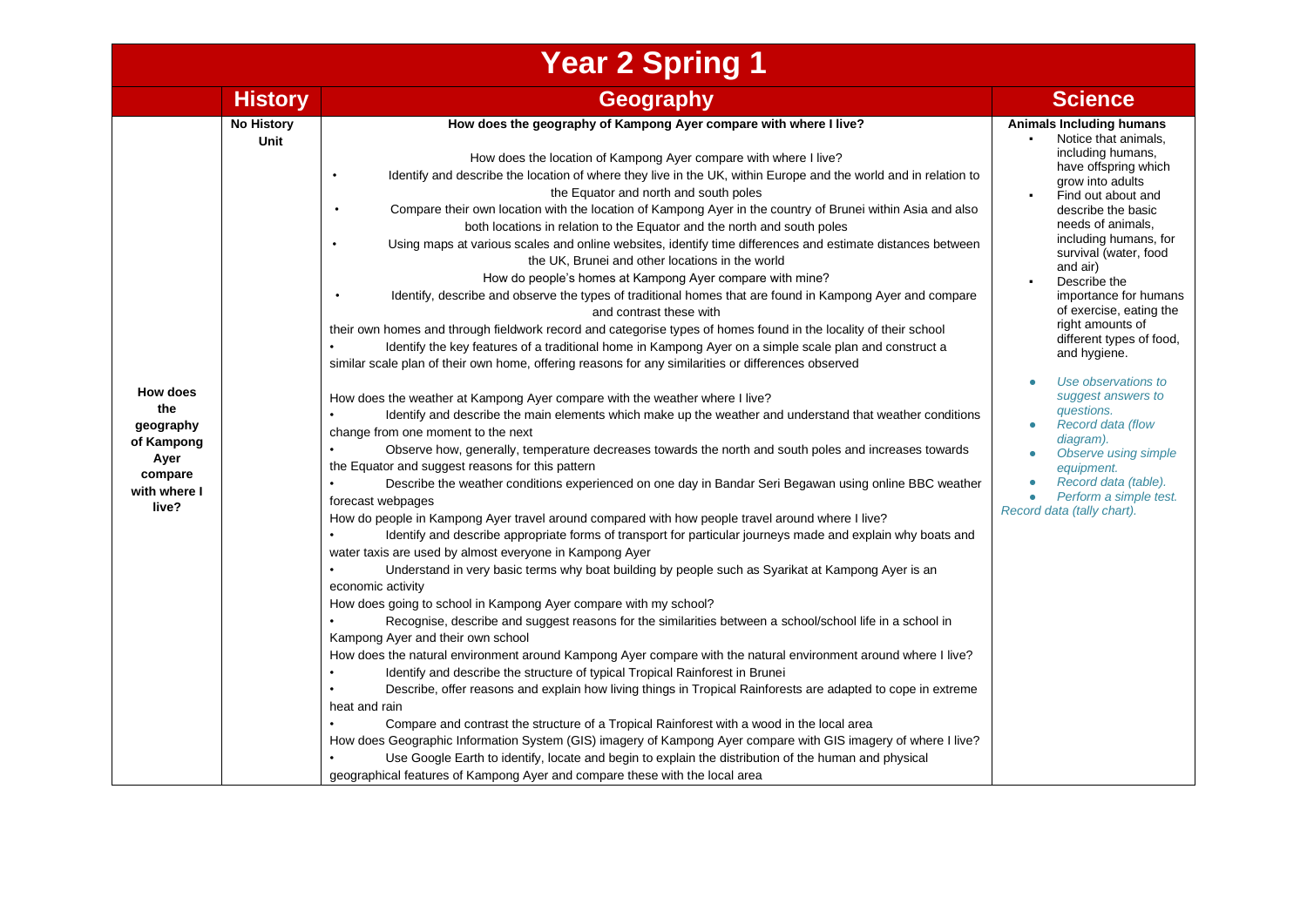|                                                                                               | <b>Year 2 Spring</b>                                                                                                                                                                                                                                                                                                                                                                                                                                                                                                                                                                                                                                                                                                                                                                  |                                                                                                                                                                                                                                                                                                                                                                                                                                                                                                                                                                                                                                                                                                                                                          |                        |                                                                                                                                                                                                                                                                                                                                                                                                                                                                                                                                                                                                                                                                                                                                                                   |  |  |
|-----------------------------------------------------------------------------------------------|---------------------------------------------------------------------------------------------------------------------------------------------------------------------------------------------------------------------------------------------------------------------------------------------------------------------------------------------------------------------------------------------------------------------------------------------------------------------------------------------------------------------------------------------------------------------------------------------------------------------------------------------------------------------------------------------------------------------------------------------------------------------------------------|----------------------------------------------------------------------------------------------------------------------------------------------------------------------------------------------------------------------------------------------------------------------------------------------------------------------------------------------------------------------------------------------------------------------------------------------------------------------------------------------------------------------------------------------------------------------------------------------------------------------------------------------------------------------------------------------------------------------------------------------------------|------------------------|-------------------------------------------------------------------------------------------------------------------------------------------------------------------------------------------------------------------------------------------------------------------------------------------------------------------------------------------------------------------------------------------------------------------------------------------------------------------------------------------------------------------------------------------------------------------------------------------------------------------------------------------------------------------------------------------------------------------------------------------------------------------|--|--|
|                                                                                               | <b>Technology</b>                                                                                                                                                                                                                                                                                                                                                                                                                                                                                                                                                                                                                                                                                                                                                                     | <b>Computing</b>                                                                                                                                                                                                                                                                                                                                                                                                                                                                                                                                                                                                                                                                                                                                         | <b>Art</b>             | <b>PE</b>                                                                                                                                                                                                                                                                                                                                                                                                                                                                                                                                                                                                                                                                                                                                                         |  |  |
| How does<br>the<br>geograph<br>y of<br>Kampong<br>Ayer<br>compare<br>with<br>where I<br>live? | <b>Structures: Baby Bear's</b><br><b>Chair</b><br>Pupils experiment with different<br>shapes and manipulate materials<br>to explore and evaluate a range of<br>structural properties. They apply<br>this knowledge to their own design,<br>make and test task.<br>Design<br>Designing for others, using criteria<br>and applying their knowledge of<br>structures.<br>Make<br>Cutting and assembling accurately.<br>Evaluate<br>Examples of natural and manmade<br>structures.<br>Testing and evaluating.<br><b>Technical knowledge</b><br>Understanding the definition and<br>importance of strength, stability<br>and stiffness.<br>Knowing that different shapes can<br>strengthen or weaken structures<br>that materials can be manipulated<br>to improve strength and stiffness. | <b>Beginning To Present</b><br><b>IT &amp; Digital Literacy</b><br>Text, Graphics, Multimedia and<br><b>Storytelling</b><br>Use technology purposefully<br>to create, organise, store,<br>manipulate and retrieve<br>digital content.<br>Recognise common uses of<br>$\bullet$<br>information technology<br>beyond school.<br>Use technology safely and<br>respectfully, keeping personal<br>information private; identify<br>where to go for help and<br>support when they have<br>concerns about content or<br>contact on the internet or<br>other online technologies.<br>Research and collect information on<br>Healthy Eating (Links to science and<br>DT project).<br>E Safety: To use key words in an online<br>search to find out about a topic. | <b>Technology Unit</b> | PE Hub Gymnastics Unit 1<br>Develop balance, agility and co-ordination, and<br>begin to apply these in a range of activities<br>Describe and explain how performers can<br>$\bullet$<br>transition and link gymnastic elements.<br>Perform with control and consistency basic<br>actions at different speeds and on different<br>levels.<br>Challenge themselves to develop strength and<br>flexibility.<br>Create and perform a simple sequence that is<br>judged using simple gymnastic scoring.<br>PE Hub Hit, Catch, Run Unit 1<br>Master basic movements including running,<br>jumping, throwing and catching<br>To develop hitting skills with a variety of bats.<br>Practice feeding/bowling skills.<br>Hit and run to score points in games.<br>$\bullet$ |  |  |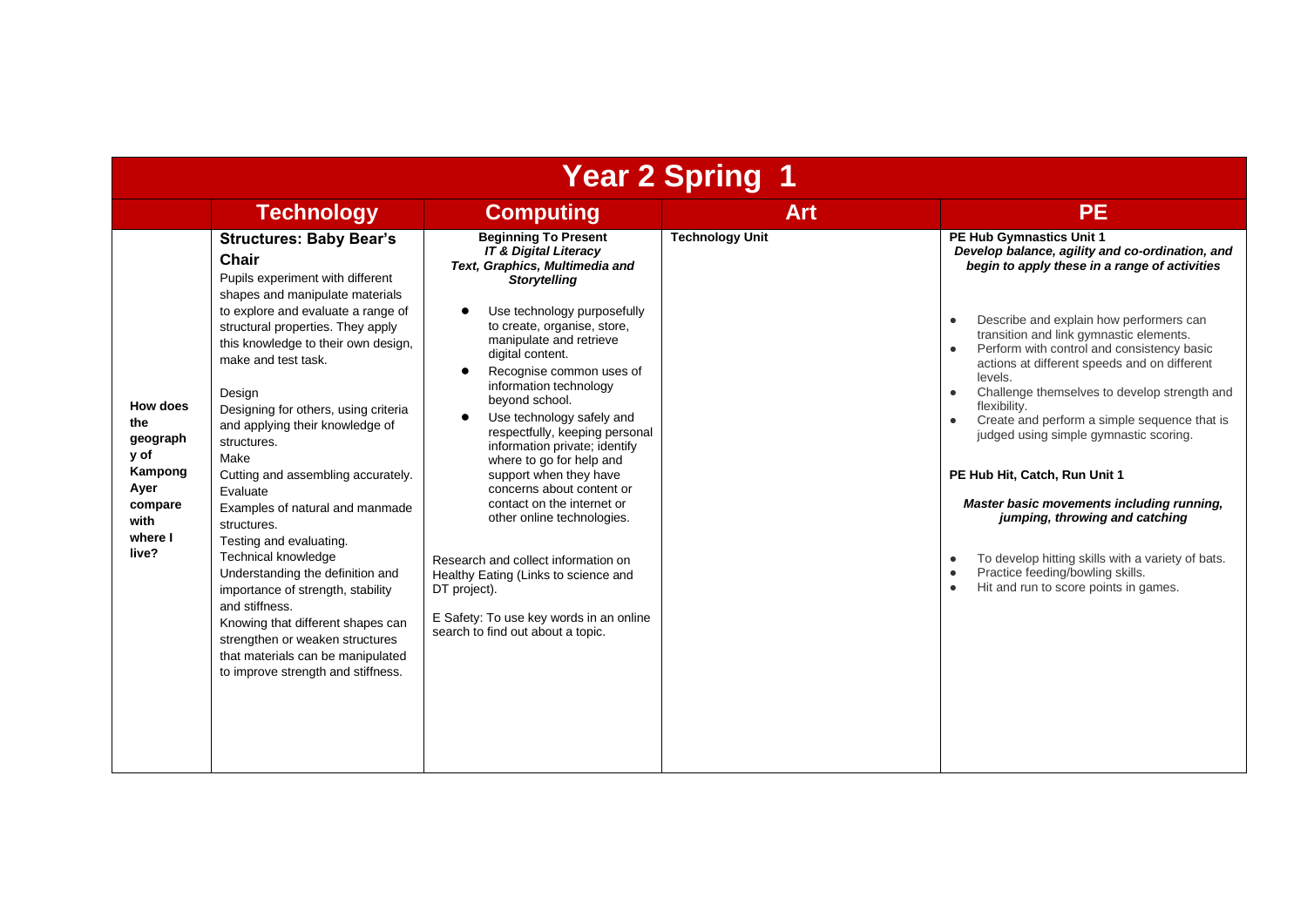| <b>Year 2 Spring 1</b>                                                                 |                                                                                                                                                                                                                                                                   |                                                                                                                                                                                                                                                                                                                                                                                                                                                                                                                                                                                                                                                                                                                                                                                        |                                                                                                                                                                                                                                                                                |                                                                                                                                                                                    |  |
|----------------------------------------------------------------------------------------|-------------------------------------------------------------------------------------------------------------------------------------------------------------------------------------------------------------------------------------------------------------------|----------------------------------------------------------------------------------------------------------------------------------------------------------------------------------------------------------------------------------------------------------------------------------------------------------------------------------------------------------------------------------------------------------------------------------------------------------------------------------------------------------------------------------------------------------------------------------------------------------------------------------------------------------------------------------------------------------------------------------------------------------------------------------------|--------------------------------------------------------------------------------------------------------------------------------------------------------------------------------------------------------------------------------------------------------------------------------|------------------------------------------------------------------------------------------------------------------------------------------------------------------------------------|--|
|                                                                                        | <b>Music</b>                                                                                                                                                                                                                                                      | <b>RE</b>                                                                                                                                                                                                                                                                                                                                                                                                                                                                                                                                                                                                                                                                                                                                                                              | <b>French</b>                                                                                                                                                                                                                                                                  | <b>PSHCE</b>                                                                                                                                                                       |  |
| How does<br>the<br>geography<br>of Kampong<br>Ayer<br>compare<br>with where I<br>live? | Charanga - I Wanna Play In A Band<br>Warm-up Games<br>$\bullet$<br>Flexible Games (optional)<br>Sing the song I Wanna Play<br>In A Band<br>Play instrumental parts<br>$\bullet$<br>Improvise<br>Play composition(s) within<br>the song and perform final<br>piece | <b>Christianity - Teaching through</b><br><b>Stories</b><br>• Understanding that Jesus told<br>stories to teach people about<br>God, how to behave and how to<br>treat each other.<br>• Responding sensitively to the<br>values, feelings and concerns of<br>others.<br>• Exploring idea that stories often<br>contain inner meanings and<br>messages.<br>· Identifying the key concepts and<br>ideas in stories Jesus told.<br>• Making links between the religious<br>teaching in stories and the beliefs<br>which underpin them.<br>Parables and Teachings of Jesus<br>Parable of the Wise & Foolish<br>$\circ$<br><b>Builders</b><br>Parable of a Sower and the<br>$\circ$<br>Seeds<br>Parable of a Mustard Seed<br>$\circ$<br>Parable of a Pharisee & Tax<br>$\circ$<br>Collector | Topic - La Belle au Bois Dormant<br>Focus-<br>Simple Repetitive Song.<br>$\bullet$<br>Story of Sleeping Beauty.<br>$\bullet$<br>Vocabulary-<br>Au bois<br>$\bullet$<br>Prends garde<br>$\bullet$<br>Tu dors<br>$\bullet$<br>Cent ans<br>grandit<br>Ouvre les yeux<br>$\bullet$ | <b>Dreams and Goals</b><br>Goals to Success<br>My learning strengths<br>Learning with others<br>A group challenge<br>Continuing our group challenge<br>Celebrating our achievement |  |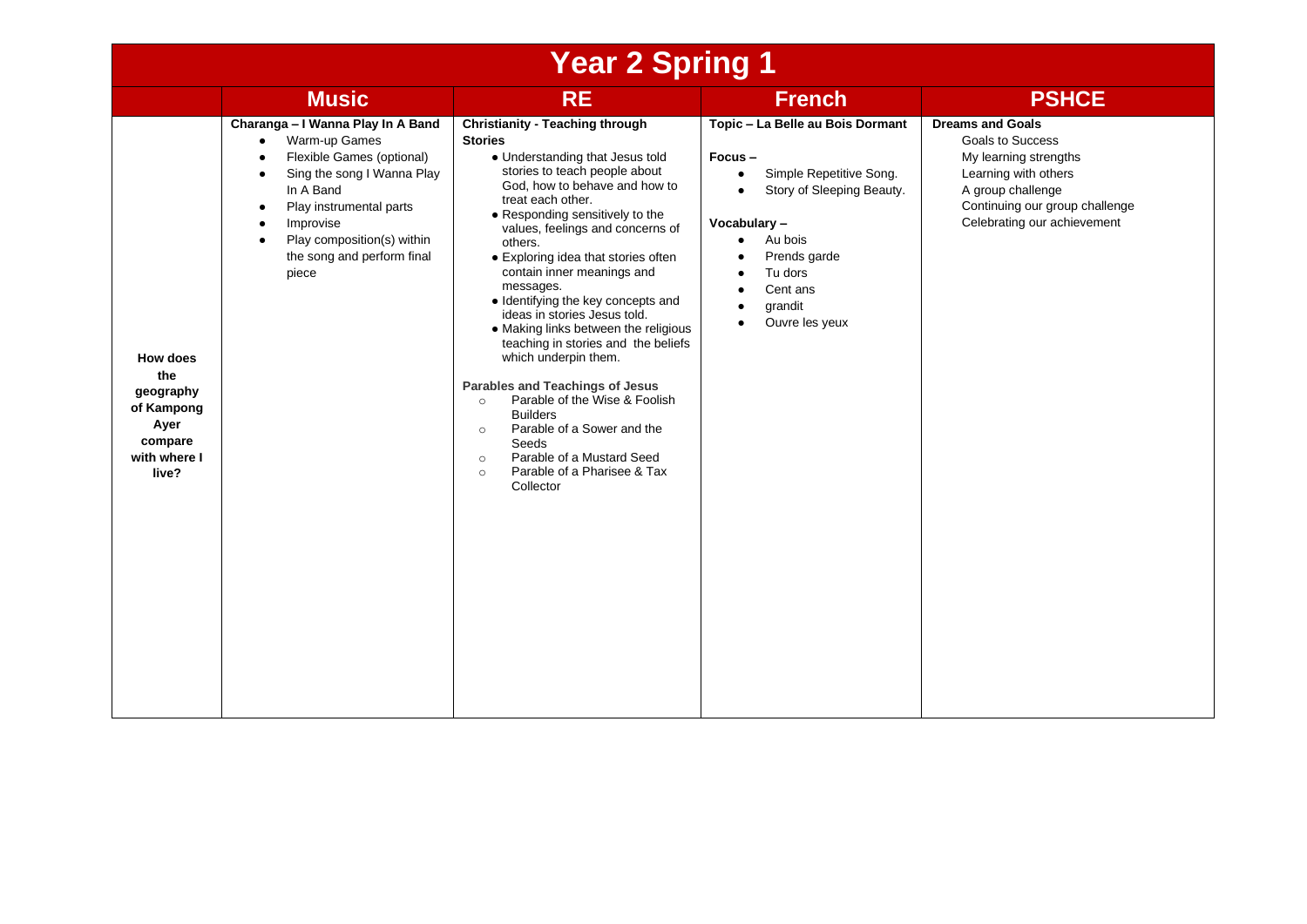|                                                                                                                          | <b>Year 2 Maths Spring 2</b>                                                                                                                                                                                                                                                                                                                                                                                                                                                                                                                                                                                                                                                                                                                                                                             |  |  |  |  |
|--------------------------------------------------------------------------------------------------------------------------|----------------------------------------------------------------------------------------------------------------------------------------------------------------------------------------------------------------------------------------------------------------------------------------------------------------------------------------------------------------------------------------------------------------------------------------------------------------------------------------------------------------------------------------------------------------------------------------------------------------------------------------------------------------------------------------------------------------------------------------------------------------------------------------------------------|--|--|--|--|
| <b>Topic</b>                                                                                                             | <b>Maths Objective</b>                                                                                                                                                                                                                                                                                                                                                                                                                                                                                                                                                                                                                                                                                                                                                                                   |  |  |  |  |
| Number and place value:<br>estimating, counting,<br>comparing and ordering<br>quantities                                 | Count in steps of 2, 3 and 5 from 0, and count in tens from any number, forward and backwards.<br>$\bullet$<br>Recognise the place value of each digit in a two digit number.<br>Identify, represent and estimate numbers using different representations, including the number line.<br>Compare and order numbers from 0 up to 100; use $\lt$ , $>$ and $=$ signs.<br>Read and write number to at least 100 in numerals and in words.<br>Use place value and number facts to solve problems.                                                                                                                                                                                                                                                                                                            |  |  |  |  |
| Addition and subtraction:<br>using mental calculation<br>strategies                                                      | Solve problems with addition and subtraction:<br>$\bullet$<br>Use concrete objects and pictorial representations, including those involving numbers, quantities and measures.<br>Apply their increasing knowledge of mental and written methods.<br>Recall and use addition and subtraction facts to 20 fluently, and derive and use related facts up to 100.<br>Add and subtract using concrete objects, pictorial representations, and mentally including: a two digit number a ones; a two digit number and tens; two two-digit<br>numbers; and adding three one-digit numbers.<br>Show that addition can be done in any order and subtraction cannot.<br>Recognise and use the inverse relationship between addition and subtraction and use this to check calculations and missing number problems. |  |  |  |  |
| Multiplication and division:<br>repeated addition and<br>subtraction, arrays,<br>grouping and using times<br>table facts | Recall and use multiplication and division facts for the 2, 5 and 10 multiplication tables, including recognising odd and even numbers.<br>$\bullet$<br>Calculate mathematical statements for multiplication and division within the multiplication tables and write them using multiplication, division and equals signs.<br>$\bullet$<br>Recognise and use the inverse relationship between multiplication and division in calculations.<br>Show that multiplication of two numbers can be done in any order and division for one number by another cannot.<br>Solve problems involving multiplication and division, using materials arrays, repeated addition, mental methods and multiplication and division facts, including<br>problems in contexts.                                               |  |  |  |  |
| Fractions: finding fractions<br>of quantities, shapes and<br>sets of objects                                             | Recognise find, name and write fractions 1/3, 1/4, 2/4 and 3/4.<br>Write simple fractions e.g. 1/2 of 6=3 and recognise the equivalence of two quarters and one half.                                                                                                                                                                                                                                                                                                                                                                                                                                                                                                                                                                                                                                    |  |  |  |  |
| Geometry: position and<br>direction                                                                                      | Use mathematical vocabulary to describe position, direction and movement, including distinguishing between rotation as a turn and in terms of right angles for<br>quarter, half and three quarter turns and movement in a straight line.<br>Tell and write the time to five minutes, including quarter past/to the hour and draw the hands on a clock face to show these times.                                                                                                                                                                                                                                                                                                                                                                                                                          |  |  |  |  |
| Statistics: solving problems<br>that involve collecting data<br>in tallies, tables and<br>pictograms                     | Interpret and construct simple pictograms, tally charts, block diagrams and simple tables.<br>$\bullet$<br>Ask an answer simple questions by counting the number of object in each category and sorting the categories by quantity.<br>Ask and answer questions about totalling and compare categorical data.                                                                                                                                                                                                                                                                                                                                                                                                                                                                                            |  |  |  |  |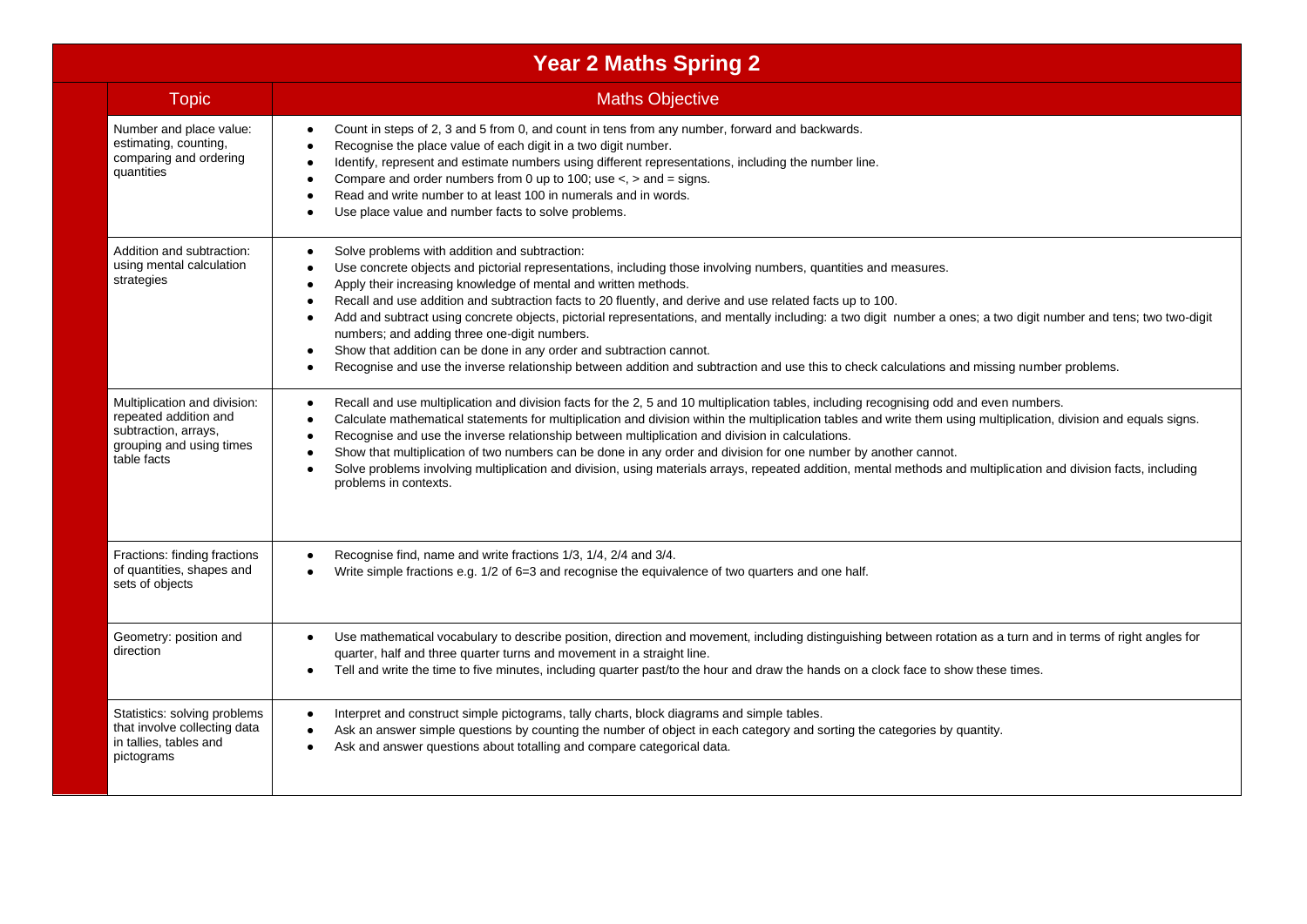| <b>Year 2 Spring 2</b>                      |                                                                                                                                                                                                                                                                                                                                                                                                                                                                                                                                                                                                                                                                                                                                                                                                                                                                                                                                                                                                                                                                                                                                                                                                                                   |                   |                                                                                                                                                                                                                                                                                                                                                                                                                                                                                                                                                    |  |  |  |
|---------------------------------------------|-----------------------------------------------------------------------------------------------------------------------------------------------------------------------------------------------------------------------------------------------------------------------------------------------------------------------------------------------------------------------------------------------------------------------------------------------------------------------------------------------------------------------------------------------------------------------------------------------------------------------------------------------------------------------------------------------------------------------------------------------------------------------------------------------------------------------------------------------------------------------------------------------------------------------------------------------------------------------------------------------------------------------------------------------------------------------------------------------------------------------------------------------------------------------------------------------------------------------------------|-------------------|----------------------------------------------------------------------------------------------------------------------------------------------------------------------------------------------------------------------------------------------------------------------------------------------------------------------------------------------------------------------------------------------------------------------------------------------------------------------------------------------------------------------------------------------------|--|--|--|
|                                             | <b>History</b>                                                                                                                                                                                                                                                                                                                                                                                                                                                                                                                                                                                                                                                                                                                                                                                                                                                                                                                                                                                                                                                                                                                                                                                                                    | <b>Geography</b>  | <b>Science</b>                                                                                                                                                                                                                                                                                                                                                                                                                                                                                                                                     |  |  |  |
| Who is the<br>greatest<br>history<br>maker? | What does it mean for someone to 'make history'?<br>Identify, describe and explain how six significant people made<br>history during their lifetime<br>Which of these people was the greatest history maker?<br>Compare and contrast the achievements of these individuals, producing<br>a rank order of historical importance explaining and justifying their<br>decision<br>How would you like to be remembered as a history maker?<br>Florence Nightingale<br>Who was Florence Nightingale?<br>$\bullet$<br>Why is she remembered today?<br>Place Turkey and the Crimea on a world map.<br>Retell her story and discuss the impact she had on nursing<br>today.<br>Possible in school workshop.<br>Place events on a timeline.<br>Link to English unit on non-chronological report writing.<br><b>Grace Darling</b><br>Who was Grace Darling?<br>Where did she live and why is she remembered today?<br>$\bullet$<br>Place locality on a map.<br>$\bullet$<br>The story of the rescue.<br>$\bullet$<br>The life of Grace after the rescue.<br>$\bullet$<br>Her bravery rewarded by being given a medal from Queen<br>Victoria.<br>Place events on a timeline<br>History of the RNLI and its significance locally.<br>$\bullet$ | No Geography Unit | <b>Plants</b><br>Observe and describe how seeds and bulbs<br>grow into mature plants<br>Find out and describe how plants need water,<br>light and a suitable temperature to grow and<br>stay healthy.<br>Perform a simple test.<br>Recognise that questions can be answered in<br>a range of ways.<br>Observe closely using simple equipment.<br>Sort objects using observable features (non-<br>statutory).<br>Gather and record date to help in answering a<br>question.<br>Use their observations and ideas to suggest<br>answers to questions. |  |  |  |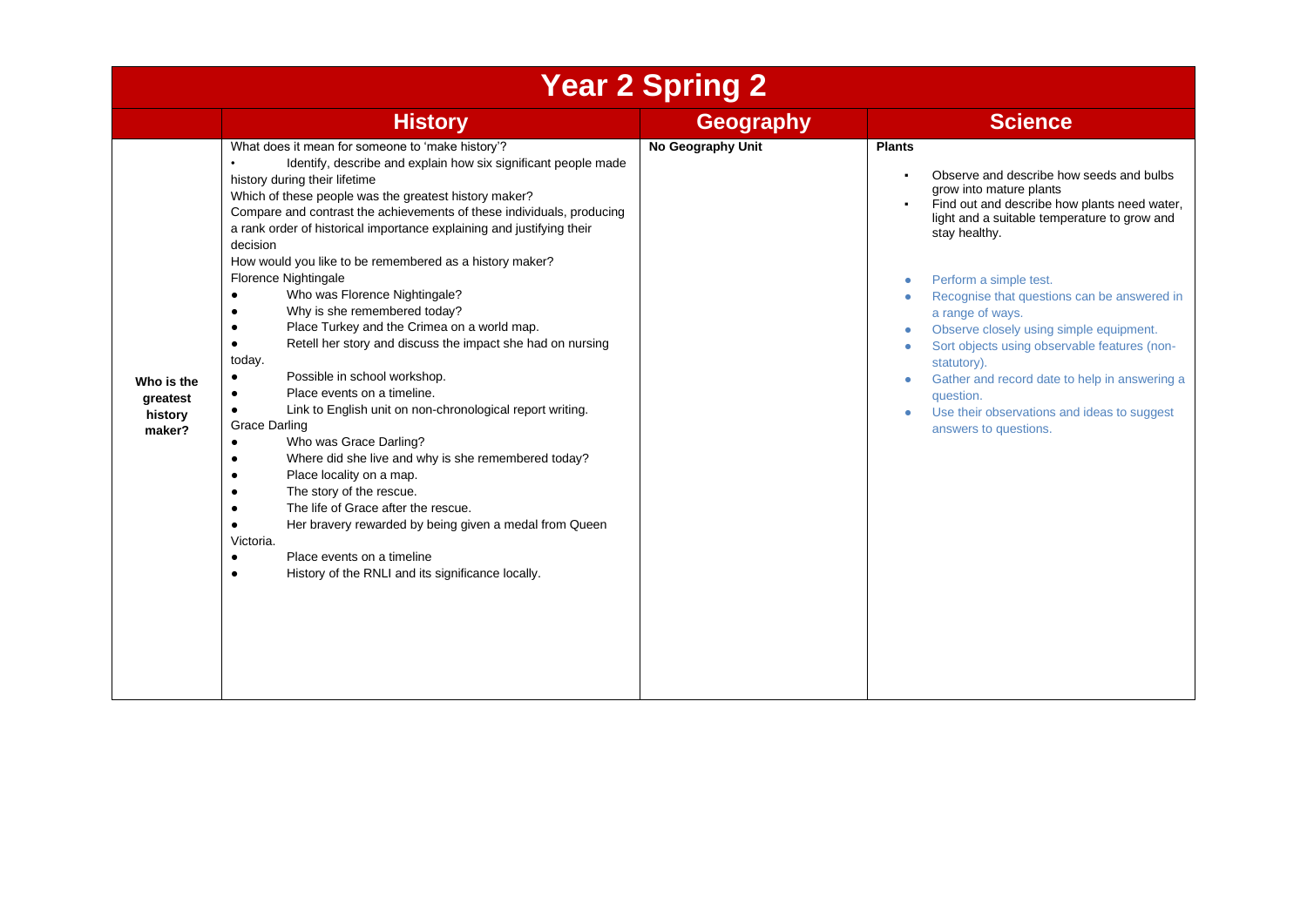## **Year 2 Spring 2**

|                                             | <b>Technology</b><br><b>Food: A Balanced Diet</b><br>Pupils explore what makes a diet and                                                                                                                                                                                                                                                                                                                                                                                 | An Introduction To Animation                                                                                                                                                                                                                                                                                                                                                                                                                            | <b>Drawing</b>                                                                                                                                                                                                                                                                                                                                                                                                                                                                                                                                                                                                                                                                                                                                                                                                                                                                                                                             | PE Hub Gymnastics Unit 2                                                                                                                                                                                                                                                                                                                                                                                                                                                                                                                                                                                                                                                                                                                                                                                                                                                            |
|---------------------------------------------|---------------------------------------------------------------------------------------------------------------------------------------------------------------------------------------------------------------------------------------------------------------------------------------------------------------------------------------------------------------------------------------------------------------------------------------------------------------------------|---------------------------------------------------------------------------------------------------------------------------------------------------------------------------------------------------------------------------------------------------------------------------------------------------------------------------------------------------------------------------------------------------------------------------------------------------------|--------------------------------------------------------------------------------------------------------------------------------------------------------------------------------------------------------------------------------------------------------------------------------------------------------------------------------------------------------------------------------------------------------------------------------------------------------------------------------------------------------------------------------------------------------------------------------------------------------------------------------------------------------------------------------------------------------------------------------------------------------------------------------------------------------------------------------------------------------------------------------------------------------------------------------------------|-------------------------------------------------------------------------------------------------------------------------------------------------------------------------------------------------------------------------------------------------------------------------------------------------------------------------------------------------------------------------------------------------------------------------------------------------------------------------------------------------------------------------------------------------------------------------------------------------------------------------------------------------------------------------------------------------------------------------------------------------------------------------------------------------------------------------------------------------------------------------------------|
| Who is the<br>greatest<br>history<br>maker? | taste test combinations of different food<br>groups before designing and making a<br>wrap.<br>Design<br>Designing packaging for their wrap.<br>Make<br>Preparing food safely and hygienically.<br>Chopping safely using the bridge grip.<br>Evaluate<br>Conducting product research.<br>Evaluating a design.<br><b>Technical knowledge</b><br>Understanding how fruit and vegetables<br>grow.<br>Knowing the food groups.<br>Understanding what makes a balanced<br>diet. | IT & Digital Literacy, Animation and<br>Video<br>Use technology<br>$\bullet$<br>purposefully to create,<br>organise, store, manipulate<br>and retrieve digital content<br>An introduction to animations.<br>Understanding that animations are<br>made up of a number of still images.<br>Introduce 2D and stop frame<br>animation and different tools for<br>creating both.<br>E Safety: To recognise whether a<br>website is appropriate for children. | To use drawing to develop and share their<br>ideas, experiences and imagination. About<br>the work of a range of artists, craft makers and<br>designers, describing the differences and<br>similarities between different practices and<br>disciplines, and making links to their own work.<br>Pencil, wax, chalk, ink, pen, brushes<br>Continue as Year 1 to experiment<br>with tools and surfaces.<br>Continue to draw a way of recording<br>experiences and feelings - Sketch to<br>make quick records of something.<br>Simple shapes in complex situations<br>- man-made - buildings, windows,<br>doors, chimneys; natural - plants<br>Look at drawings and comment<br>thoughtfully, begin to discuss use of<br>shadows, use of shading techniques<br>- light and dark.<br>Work out ideas through drawing<br><b>Suggested Artists:</b><br>Explore the work of Edward Hopper<br>(lighthouses became one of his most<br>famous subjects) | Develop balance, agility and co-ordination, and begin<br>to apply these in a range of activities<br>Develop body management through a range of floor<br>$\bullet$<br>exercises.<br>Use core strength to link recognised. gymnastics<br>$\bullet$<br>elements, e.g., back support and half twist.<br>Attempt to use rhythm while performing a sequence.<br>$\bullet$<br><b>PE Hub Send and Return</b><br>Unit 1<br>Master basic movements including running, jumping,<br>throwing and catching<br>Participate in team games, developing simple tactics<br>for attacking and defending<br>Be able to track the path of a ball over a net and<br>$\bullet$<br>move towards it.<br>Begin to hit and return a ball using a variety of hand<br>$\bullet$<br>and racquet with some consistency.<br>Play modified net/wall games throwing, catching and<br>$\bullet$<br>sending over a net. |
|                                             |                                                                                                                                                                                                                                                                                                                                                                                                                                                                           |                                                                                                                                                                                                                                                                                                                                                                                                                                                         |                                                                                                                                                                                                                                                                                                                                                                                                                                                                                                                                                                                                                                                                                                                                                                                                                                                                                                                                            |                                                                                                                                                                                                                                                                                                                                                                                                                                                                                                                                                                                                                                                                                                                                                                                                                                                                                     |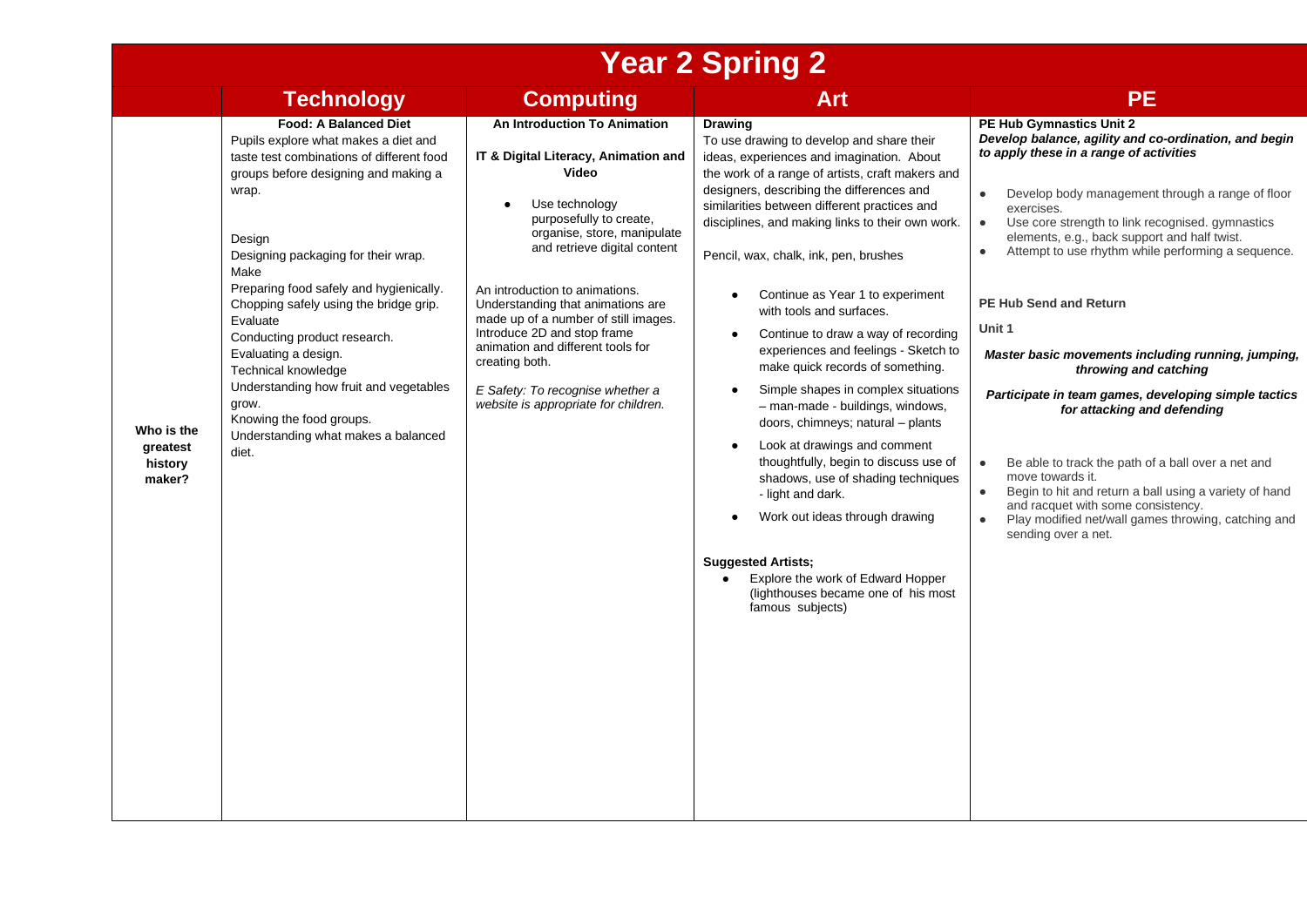| <b>Year 2 Spring 2</b>                      |                                                                                                                                                                                                                                                                                                                                                                                                                                 |                                                                                                                                                                                                                                                                                                                                                                                                                                                                                                                                                                                                                                                                                                                                                                                    |                                                                                                                                                                                                                                                                                                                                                                                                                |                                                                                                                                                                     |  |
|---------------------------------------------|---------------------------------------------------------------------------------------------------------------------------------------------------------------------------------------------------------------------------------------------------------------------------------------------------------------------------------------------------------------------------------------------------------------------------------|------------------------------------------------------------------------------------------------------------------------------------------------------------------------------------------------------------------------------------------------------------------------------------------------------------------------------------------------------------------------------------------------------------------------------------------------------------------------------------------------------------------------------------------------------------------------------------------------------------------------------------------------------------------------------------------------------------------------------------------------------------------------------------|----------------------------------------------------------------------------------------------------------------------------------------------------------------------------------------------------------------------------------------------------------------------------------------------------------------------------------------------------------------------------------------------------------------|---------------------------------------------------------------------------------------------------------------------------------------------------------------------|--|
|                                             | <b>Music</b>                                                                                                                                                                                                                                                                                                                                                                                                                    | <b>RE</b>                                                                                                                                                                                                                                                                                                                                                                                                                                                                                                                                                                                                                                                                                                                                                                          | <b>French</b>                                                                                                                                                                                                                                                                                                                                                                                                  | <b>PSHCE</b>                                                                                                                                                        |  |
| Who is the<br>greatest<br>history<br>maker? | Charanga - Zoo Time<br>Warm-up Games<br>Flexible Games (optional)<br>Sing the song Zoo Time<br>$\bullet$<br>Play instrumental parts<br>$\bullet$<br>Improvise<br>$\bullet$<br>Play composition(s) within the song and<br>$\bullet$<br>perform final piece<br>Wider Opportunities - Charanga Recorder<br>Course<br>Learn the basics of how to play musically, the<br>language of music and the first three notes; B,<br>A and G. | Christianity - Why is Easter important<br>to Christians?<br>Sequence the events of Holy<br>$\bullet$<br>Week.<br>Exploring the story of Palm Sunday<br>$\bullet$<br>and excitement that must have<br>been felt by the followers of Jesus<br>and by the crowd. Discuss the<br>emotions of the crowd, the<br>disciples and Jesus.<br>Talk about the Last Supper and<br>$\bullet$<br>understand this was probably the<br>annual Pesach (Jewish Passover)<br>celebration. Through discussing<br>works of art related to Easter<br>consider how artist have tried to<br>capture the 'mood' of the people.<br>Link events in Easter story to the<br>$\bullet$<br>Signs and Symbols and artefacts<br>associated with the Easter today<br>and explore their significance to<br>Christians. | Topic - Boucle d'or et les trois<br>ours.<br>Focus-<br><b>Sizes</b><br>Nouns and verbs from<br>$\bullet$<br>Goldilocks and the Three<br>Bears.<br>Introducing myself.<br>$\bullet$<br>Vocabulary-<br>Ours<br>$\bullet$<br>Maman<br>Papa<br>$\bullet$<br><b>Bebe</b><br>Le bol<br>La soupe<br>Les chaises<br>Le lit<br>$\bullet$<br>La fille<br>Grand<br>$\bullet$<br>Moven<br>Petit<br>Bonjour<br>Je m'appelle | <b>Healthy Me</b><br>Being healthy<br>Being relaxed<br>$\bullet$<br>Medicine safety<br>$\bullet$<br>Healthy eating<br>$\bullet$<br>The healthy me café<br>$\bullet$ |  |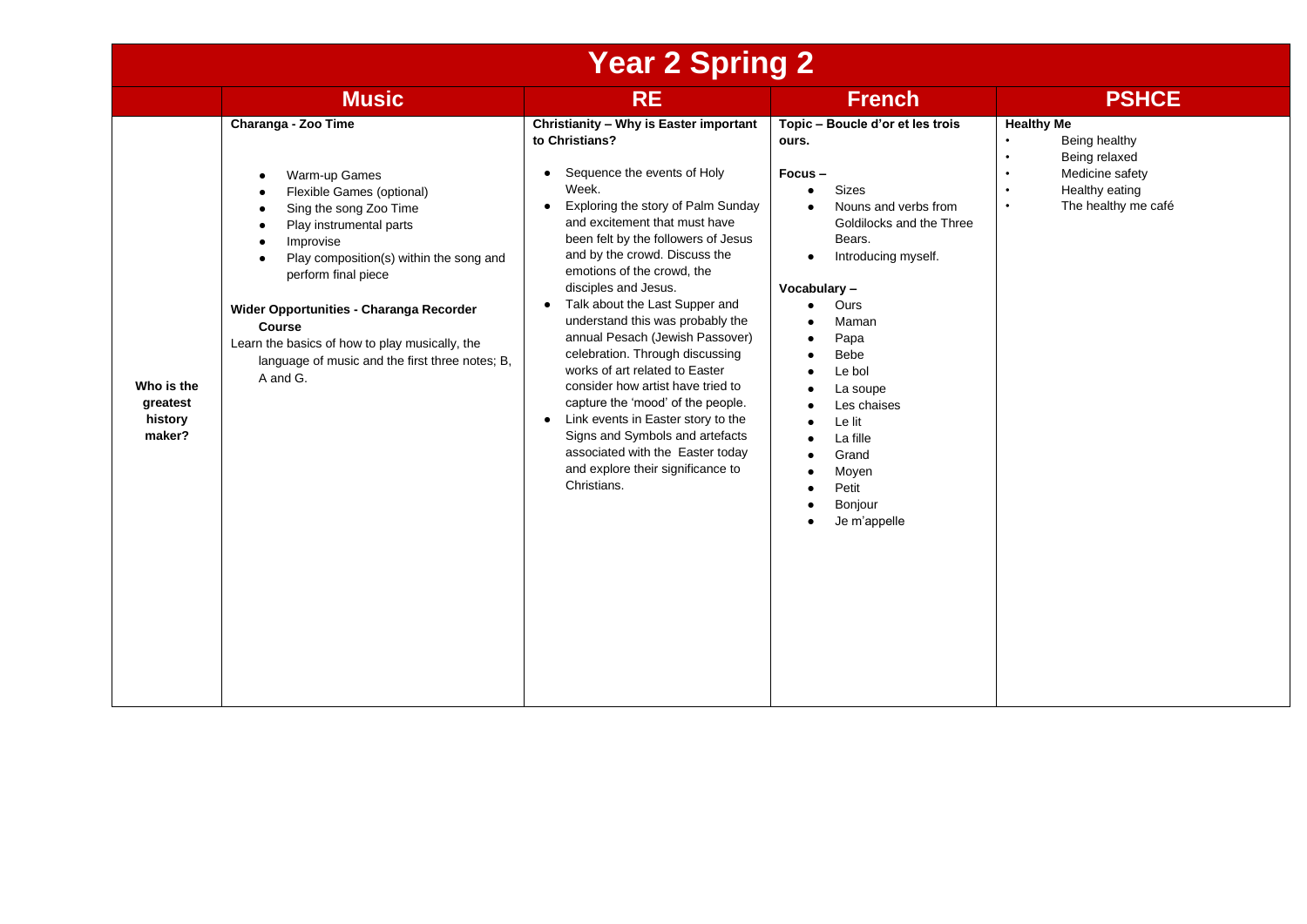| <b>Year 2 Maths Summer 1</b>                                                                                          |                                                                                                                                                                                                                                                                                                                                                                                                                                                                                                                                                                                                                                                                                                                                                              |  |  |  |
|-----------------------------------------------------------------------------------------------------------------------|--------------------------------------------------------------------------------------------------------------------------------------------------------------------------------------------------------------------------------------------------------------------------------------------------------------------------------------------------------------------------------------------------------------------------------------------------------------------------------------------------------------------------------------------------------------------------------------------------------------------------------------------------------------------------------------------------------------------------------------------------------------|--|--|--|
| <b>Topic</b>                                                                                                          | <b>Maths Objective</b>                                                                                                                                                                                                                                                                                                                                                                                                                                                                                                                                                                                                                                                                                                                                       |  |  |  |
| Number and place value:<br>estimating, counting,<br>comparing and ordering<br>quantities                              | Recognise the place value of each digit in a 2-digit number (tens, ones).<br>$\bullet$<br>Identify, represent and estimate numbers using different representations, including the number line.<br>Compare and order numbers from 0 up to 100; use $\lt$ , $>$ and = signs<br>Read and write numbers to at least 100 in numerals and words.                                                                                                                                                                                                                                                                                                                                                                                                                   |  |  |  |
| Addition and subtraction:<br>using mental calculation<br>strategies                                                   | Solve problems with addition and subtraction:<br>$\bullet$<br>Use concrete objects and pictorial representations, including those involving numbers, quantities and measures.<br>Apply their increasing knowledge of mental and written methods.<br>$\bullet$<br>Add and subtract using concrete objects, pictorial representations, and mentally, including: a two-digit number and ones; a 2-digit number and tens; two 2-digit<br>$\bullet$<br>numbers; adding three one-digit number.<br>Show that addition can be done in any order and subtraction cannot.<br>$\bullet$<br>Recognise and use inverse relationship between addition and subtraction and use this to check calculations and missing number problems.                                     |  |  |  |
| Multiplication and division:<br>repeated addition and<br>subtraction, arrays, grouping<br>and using times table facts | Recall and use multiplication and division facts for the 2, 5 and 10 multiplication tables, including recognising odd and even numbers.<br>$\bullet$<br>Calculate mathematical statements for multiplication and division within the multiplication tables and write them using multiplication, division and equals signs.<br>$\bullet$<br>Recognise and use the inverse relationship between multiplication and division in calculations.<br>٠<br>Solve problems involving multiplication and division, using materials arrays, repeated addition, mental methods and multiplication and division facts, including<br>$\bullet$<br>problems in contexts.                                                                                                    |  |  |  |
| Fractions: finding fractions of<br>quantities, shapes and sets<br>of objects                                          | Recognise find, name and write fractions 1/3, 1/4, 2/4 and 3/4.<br>$\bullet$<br>Write simple fractions e.g. $1/2$ of 6=3 and recognise the equivalence of two quarters and one half.<br>$\bullet$                                                                                                                                                                                                                                                                                                                                                                                                                                                                                                                                                            |  |  |  |
| Geometry: properties of 3D<br>and 2D shape                                                                            | Identify and describe properties of 2D and 3D shapes, including the number of sides, symmetry in a vertical line, edges, vertices and faces.<br>$\bullet$<br>Identify 2D shapes on the surface of 3D shapes, for example circle on a cylinder and triangle on a pyramid.<br>Compare and sort common 2D and 3D shapes and everyday objects.<br>$\bullet$<br>Solve one-step problems involving multiplication and division, using materials, arrays, repeated addition, mental methods and multiplication and division facts,<br>٠<br>including problems in contexts.                                                                                                                                                                                          |  |  |  |
| Measures: length, mass,<br>capacity and money                                                                         | Choose and use appropriate standard units to estimate and measure length/height in any direction (m/cm/mm); mass (kg.g); temperature; volume and capacity<br>$\bullet$<br>(litres/ml) to the nearest appropriate unit using rulers, scales and thermometers and measuring vessels.<br>Compare and order lengths, mass, volume/capacity and record the results using $\ge$ , $\lt$ and $\equiv$ .<br>$\bullet$<br>Recognise and use symbols for pounds $(E)$ and pence $(p)$ ; combine amounts to make a particular value.<br>$\bullet$<br>Find different combinations of coins to equal the same amounts of money.<br>٠<br>Solve simple problems in practical context involving addition and subtraction of money of the same unit, including giving change. |  |  |  |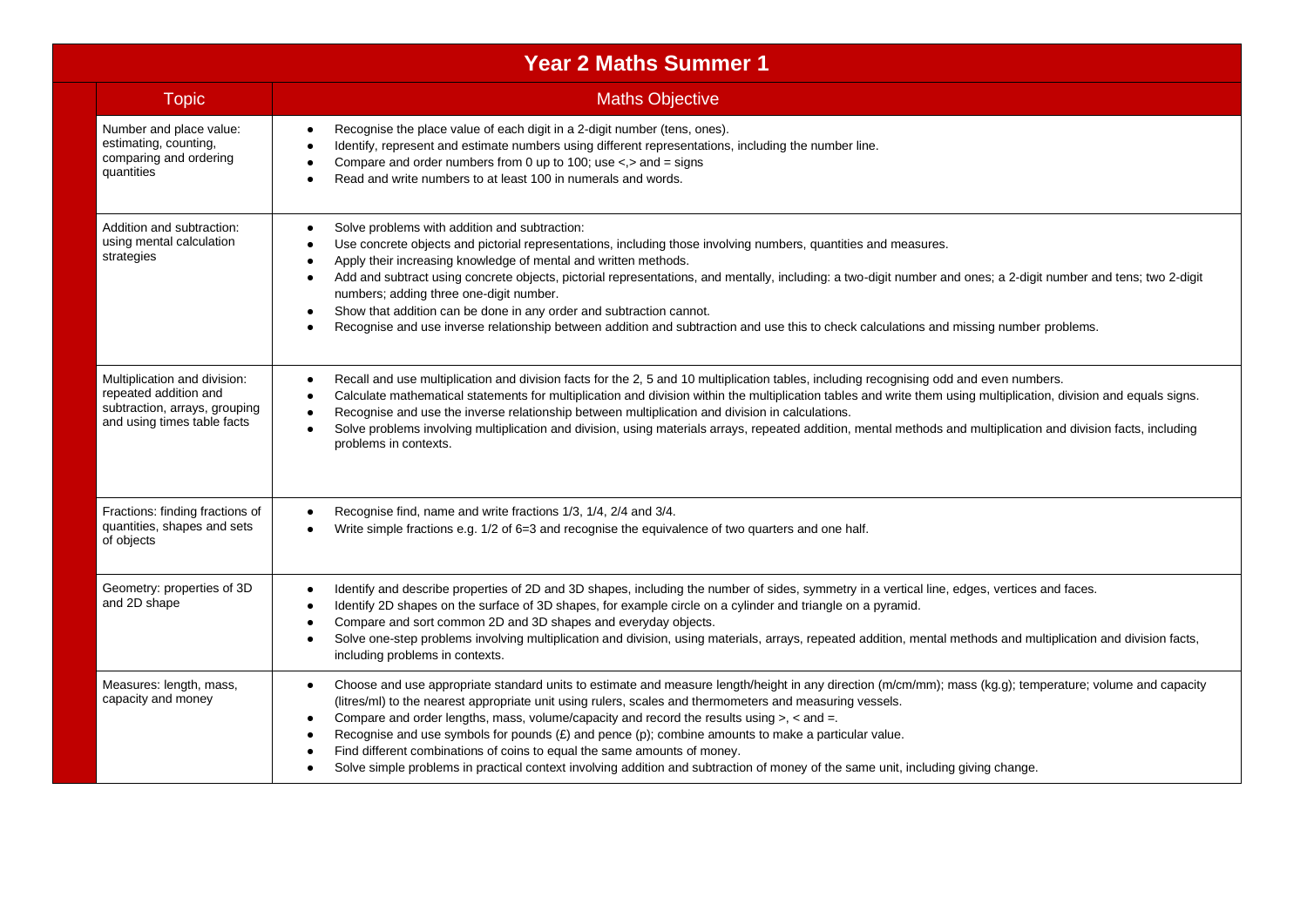|                                                 |                        | <b>Year 2 Summer 1</b>                                                                                                                                                                                                                                                                                                                                                                                                                                                                                                                                                                                                                                                                                                                                                                                                                                                                                                                                                                                                                                                                                                                                                                                                                                                                                                                                                                                                                                                                                                                                                                                                                                                                                                                                                                                                                                                                        |                                                                                                                                                                                                                                                                                                                                                                                                                                                                                 |
|-------------------------------------------------|------------------------|-----------------------------------------------------------------------------------------------------------------------------------------------------------------------------------------------------------------------------------------------------------------------------------------------------------------------------------------------------------------------------------------------------------------------------------------------------------------------------------------------------------------------------------------------------------------------------------------------------------------------------------------------------------------------------------------------------------------------------------------------------------------------------------------------------------------------------------------------------------------------------------------------------------------------------------------------------------------------------------------------------------------------------------------------------------------------------------------------------------------------------------------------------------------------------------------------------------------------------------------------------------------------------------------------------------------------------------------------------------------------------------------------------------------------------------------------------------------------------------------------------------------------------------------------------------------------------------------------------------------------------------------------------------------------------------------------------------------------------------------------------------------------------------------------------------------------------------------------------------------------------------------------|---------------------------------------------------------------------------------------------------------------------------------------------------------------------------------------------------------------------------------------------------------------------------------------------------------------------------------------------------------------------------------------------------------------------------------------------------------------------------------|
|                                                 | <b>History</b>         | Geography                                                                                                                                                                                                                                                                                                                                                                                                                                                                                                                                                                                                                                                                                                                                                                                                                                                                                                                                                                                                                                                                                                                                                                                                                                                                                                                                                                                                                                                                                                                                                                                                                                                                                                                                                                                                                                                                                     | <b>Science</b>                                                                                                                                                                                                                                                                                                                                                                                                                                                                  |
|                                                 | <b>No History Unit</b> | How does the weather affect our lives?                                                                                                                                                                                                                                                                                                                                                                                                                                                                                                                                                                                                                                                                                                                                                                                                                                                                                                                                                                                                                                                                                                                                                                                                                                                                                                                                                                                                                                                                                                                                                                                                                                                                                                                                                                                                                                                        | <b>Plants</b>                                                                                                                                                                                                                                                                                                                                                                                                                                                                   |
| How does the<br>weather<br>affect our<br>lives? |                        | What is the weather?<br>Identify and describe the basic atmospheric elements of<br>the weather<br>Observe, measure and record the elements of daily<br>$\bullet$<br>weather by using a variety of simple instruments and<br>devices<br>Present, describe and offer reasons for some of the ways<br>in which the weather has changed during the period of<br>measurement<br>How do great artists paint the weather?<br>Identify, describe and begin to explain ways in which great<br>artists depict elements of the weather and the techniques<br>they use to convey noise, smell and emotional feelings<br>How does the weather change through the seasons of the year?<br>Observe how weather conditions change during the four<br>seasons of the year and offer reasons for changes which<br>occur<br>Recognise and describe how Vivaldi in his concerto The<br>$\bullet$<br>Four Seasons is able to create an evocative picture of<br>changes in the weather from one season to another<br>Why isn't the weather the same everywhere in the world?<br>Observe and offer reasons for the distribution of hot and<br>cold places in the world<br>Explain in simple terms why the temperature of places<br>$\bullet$<br>decreases with distance from the Equator towards the<br>north and south poles<br>How can Antarctica be a desert when it's the coldest place on Earth?<br>Compare and contrast the environments of Antarctica and<br>$\bullet$<br>the Sahara Desert and begin to explain through reasoning<br>the similarities and differences<br>Why do we remember Captain Robert Scott and his friends<br>Lawrence, Henry, Edward and Edgar?<br>Understand why Captain Robert Scott and his team<br>$\bullet$<br>wanted to be the first human beings to reach the South<br>Pole, the reasons for their failure and empathise with the<br>emotions they would have felt as a result | Continue to observe and describe the growth of<br>plants.<br>Compare a variety of flowering plants.<br>Perform a simple test.<br>Recognise that questions can be answered in a<br>range of ways.<br>Observe closely using simple equipment.<br>Sort objects using observable features (non-<br>$\bullet$<br>statutory).<br>Gather and record date to help in answering a<br>$\bullet$<br>question.<br>Use their observations and ideas to suggest<br>۰<br>answers to questions. |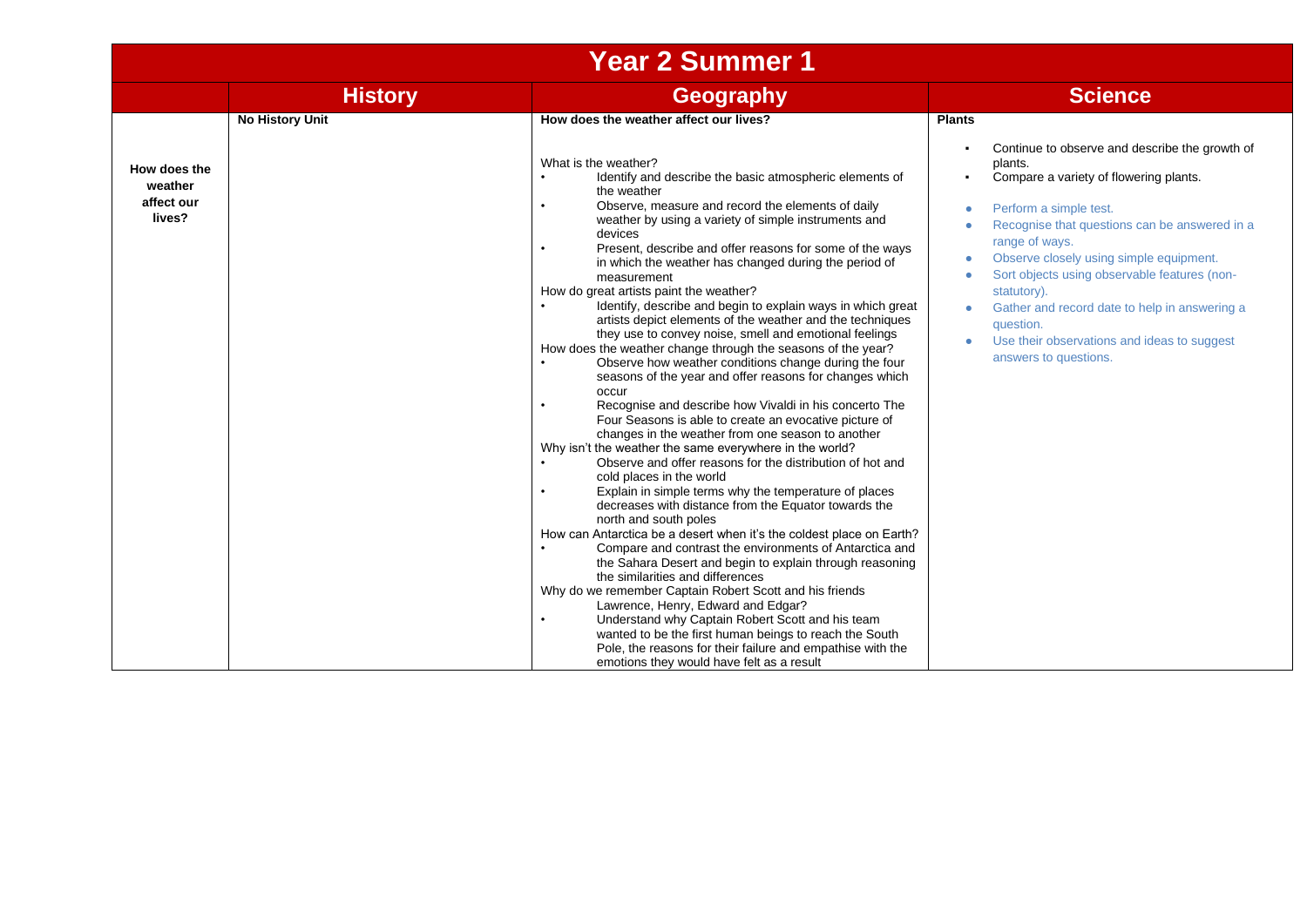| <b>Year 2 Summer 1</b>                             |                                                                                                                                                                                                                                                                                                                                                                                                                                                                                                                                                             |                                                                                                                                                                                                                                                                                                                                                                                                                                     |                    |                                                                                                                                                                                                                                                                                                                                                                                                                                                                                                                                                                                                                                      |  |
|----------------------------------------------------|-------------------------------------------------------------------------------------------------------------------------------------------------------------------------------------------------------------------------------------------------------------------------------------------------------------------------------------------------------------------------------------------------------------------------------------------------------------------------------------------------------------------------------------------------------------|-------------------------------------------------------------------------------------------------------------------------------------------------------------------------------------------------------------------------------------------------------------------------------------------------------------------------------------------------------------------------------------------------------------------------------------|--------------------|--------------------------------------------------------------------------------------------------------------------------------------------------------------------------------------------------------------------------------------------------------------------------------------------------------------------------------------------------------------------------------------------------------------------------------------------------------------------------------------------------------------------------------------------------------------------------------------------------------------------------------------|--|
|                                                    | <b>Technology</b>                                                                                                                                                                                                                                                                                                                                                                                                                                                                                                                                           | <b>Computing</b>                                                                                                                                                                                                                                                                                                                                                                                                                    | <b>Art</b>         | <b>PE</b>                                                                                                                                                                                                                                                                                                                                                                                                                                                                                                                                                                                                                            |  |
| How does<br>the<br>weather<br>affect our<br>lives? | <b>Textiles: Pouches</b><br>Children design and make their<br>own<br>wallet or purse, learning to<br>use; running stitch to<br>join two pieces of<br>fabric together.<br>Design<br>Considering purpose in the<br>design process.<br>Make<br>Threading a needle.<br>Sewing a running stitch.<br>Preparing fabrics for sewing.<br>Evaluate<br>Discuss the making process<br>and finished product.<br>Technical knowledge<br>Identify parts of a needle (point<br>and eye).<br>Understand the alternative<br>ways of joining<br>fabrics and<br>embellishments. | <b>Making Multimedia Stories</b><br>IT & Digital Literacy, Text, Graphics,<br><b>Multimedia and Storytelling</b><br>Use technology purposefully to<br>$\bullet$<br>create, organise, store, manipulate<br>and retrieve digital content.<br>Recognise common uses of<br>information technology beyond<br>school.<br>and create a story and bring it to life with<br>sound and animation.<br>To rate and review informative websites. | <b>No Art Unit</b> | PE Hub Run, Jump, Throw Unit 1<br>Master basic movements including running,<br>jumping, throwing and catching, as well as<br>developing balance, agility and co-ordination,<br>and begin to apply these in a range of activities<br>Develop power, agility, coordination and<br>$\bullet$<br>balance over a variety of activities.<br>Can throw and handle a variety of objects<br>including quoits, beanbags, balls, hoops.<br>Can negotiate obstacles showing increased<br>control of body and limbs.<br>Swimming<br>Working with North Tyneside swimming coaches<br>developing swimming technique and competency in<br>the water. |  |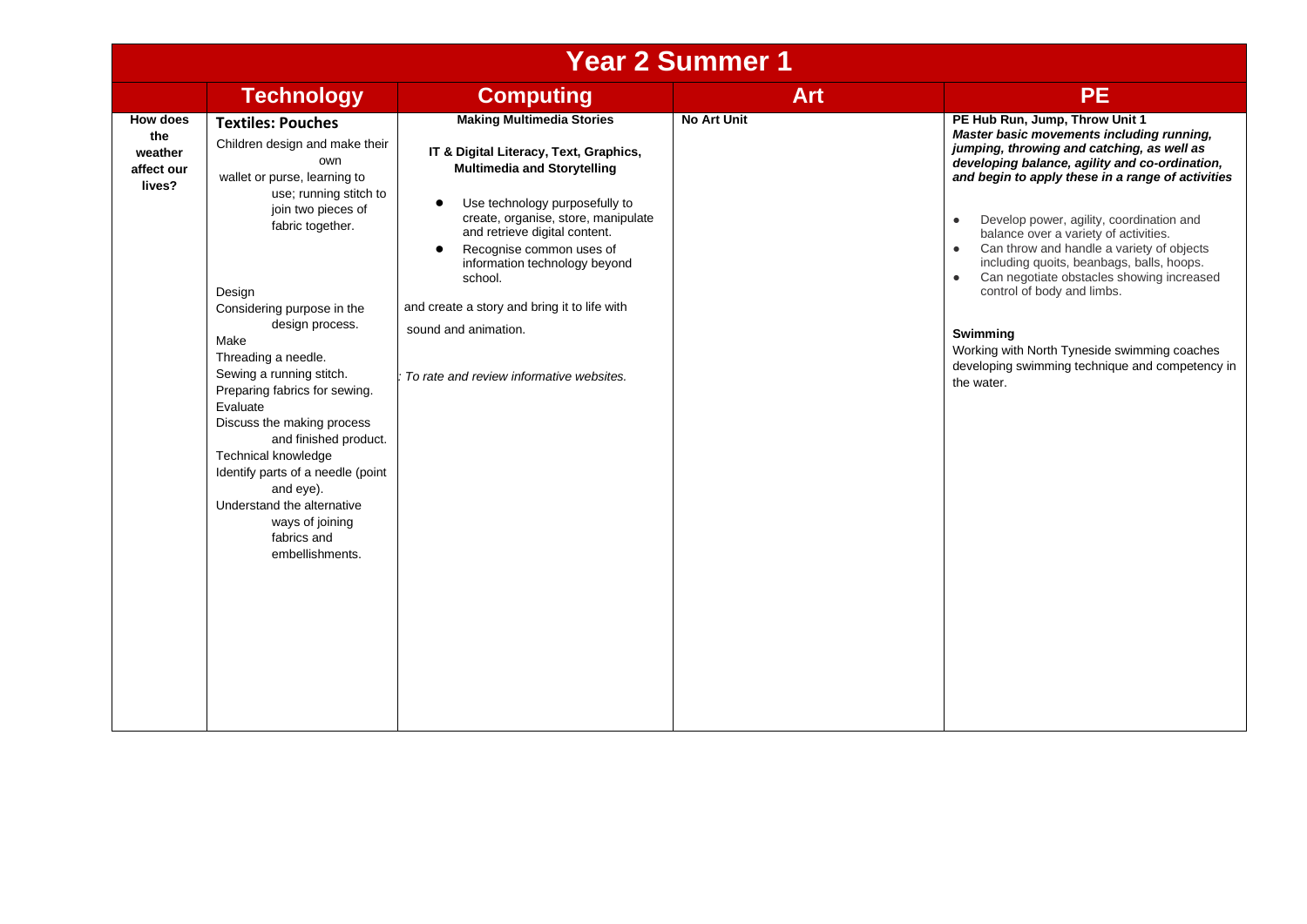| <b>Year 2 Summer 1</b> |                                                                                                                                                                                                                                                                                                                                                                                                                                                                                |                                                                                                                                                                                                                                                                                                                                                                                                                                                                                                                                                                       |                                                                                                                                                                                                                                                                                                                                                                                                          |                                                                                                                                                                                                                                        |
|------------------------|--------------------------------------------------------------------------------------------------------------------------------------------------------------------------------------------------------------------------------------------------------------------------------------------------------------------------------------------------------------------------------------------------------------------------------------------------------------------------------|-----------------------------------------------------------------------------------------------------------------------------------------------------------------------------------------------------------------------------------------------------------------------------------------------------------------------------------------------------------------------------------------------------------------------------------------------------------------------------------------------------------------------------------------------------------------------|----------------------------------------------------------------------------------------------------------------------------------------------------------------------------------------------------------------------------------------------------------------------------------------------------------------------------------------------------------------------------------------------------------|----------------------------------------------------------------------------------------------------------------------------------------------------------------------------------------------------------------------------------------|
|                        | <b>Music</b>                                                                                                                                                                                                                                                                                                                                                                                                                                                                   | <b>RE</b>                                                                                                                                                                                                                                                                                                                                                                                                                                                                                                                                                             | <b>French</b>                                                                                                                                                                                                                                                                                                                                                                                            | <b>PSHCE</b>                                                                                                                                                                                                                           |
|                        | Charanga - Friendship Song<br>Warm-up Games<br>$\bullet$<br>Flexible Games (optional)<br>$\bullet$<br>Sing the song Friendship Song<br>$\bullet$<br>Play instrumental parts<br>$\bullet$<br>Improvise<br>$\bullet$<br>Play composition(s) within the<br>$\bullet$<br>song and perform final piece<br>Wider Opportunities - Charanga Recorder<br><b>Course</b><br>Learn the basics of how to play musically,<br>the language of music and the first three<br>notes; B, A and G. | Christianity - Church<br>• Exploring the idea of special places and<br>feelings associated with them.<br>• Understanding that faith communities<br>have special places of worship.<br>• Understanding what the term Church<br>means.<br>• Finding out what Christians do when they<br>go to church, building on previous 'Godly<br>Play' visits to local church.<br>• Recognising and understanding some of<br>the items of significance used in religious<br>worship and lifestyle, exploring how they<br>are used.<br>• Exploring the role of a Christian minister. | Topic - L'Homme en Pain<br>d'Epices.<br>$Focus -$<br>Simple Sentences<br>$\bullet$<br>Connectives<br>$\bullet$<br>People and Animals<br>$\bullet$<br>Vocabulary-<br>La grand-mere<br>$\bullet$<br>Le grand-pere<br>Le fermier<br>Le cochon<br>Le renard<br>La vache<br>$\bullet$<br>Je veux te manger.<br>$\bullet$<br>Vous ne pouvez pas<br>$\bullet$<br>m'attraper.<br>Saute sur mon dos.<br>$\bullet$ | <b>Relationships</b><br>Families<br>$\bullet$<br>Keeping safe - exploring physical contact<br>Friends and conflict<br>Secrets<br>$\bullet$<br>Trust and appreciation<br>$\bullet$<br>Celebrating my special relationships<br>$\bullet$ |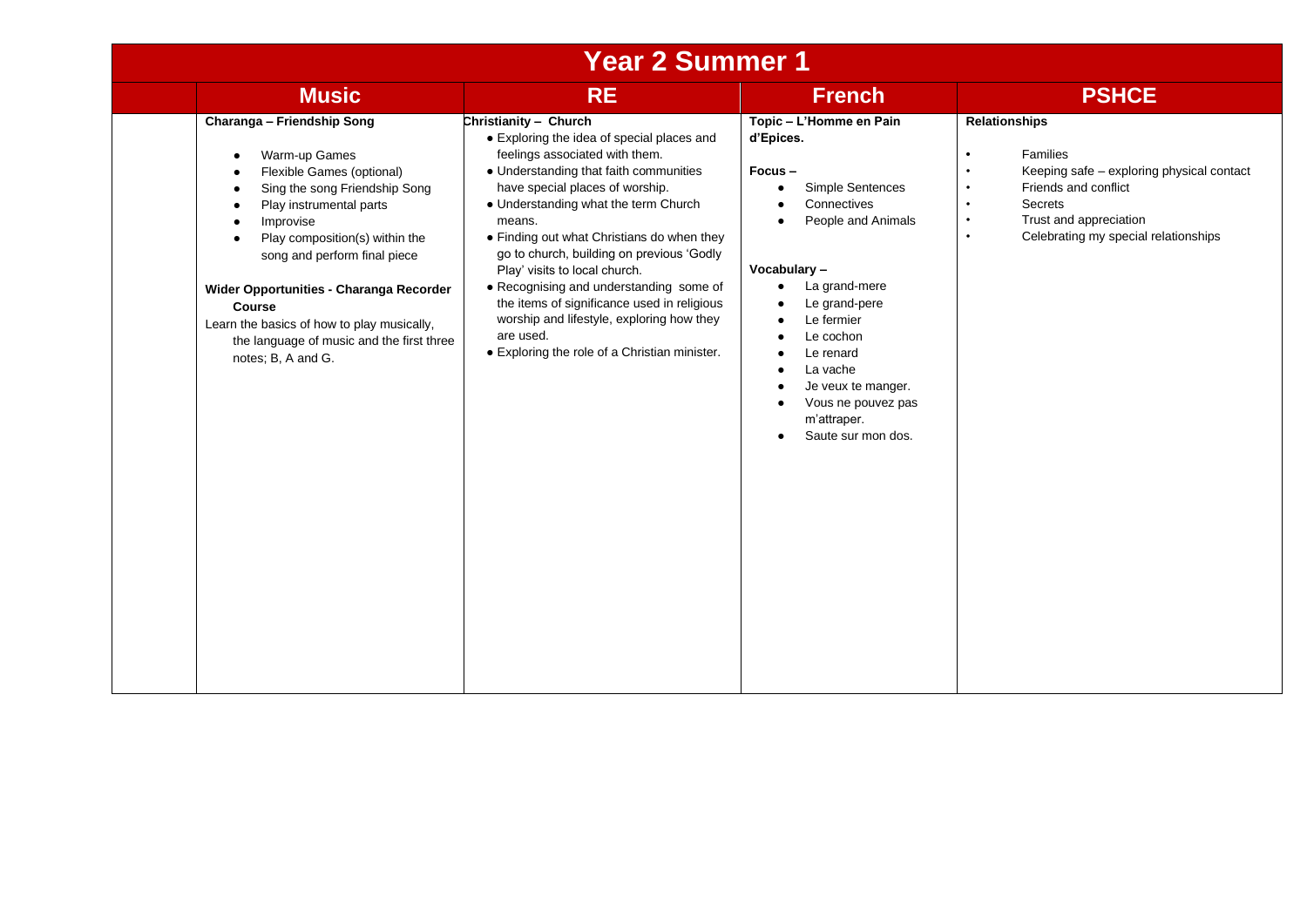|                                                                                                                   | <b>Year 2 Maths Summer 2</b>                                                                                                                                                                                                                                                                                                                                                                                                                                                                                                                                                                                                            |
|-------------------------------------------------------------------------------------------------------------------|-----------------------------------------------------------------------------------------------------------------------------------------------------------------------------------------------------------------------------------------------------------------------------------------------------------------------------------------------------------------------------------------------------------------------------------------------------------------------------------------------------------------------------------------------------------------------------------------------------------------------------------------|
| <b>Topic</b>                                                                                                      | <b>Maths Objective</b>                                                                                                                                                                                                                                                                                                                                                                                                                                                                                                                                                                                                                  |
| Number and place value:<br>estimating, counting,<br>comparing and ordering<br>quantities                          | Recognise the place value of each digit in a 2-digit number (tens, ones).<br>Identify, represent and estimate numbers using different representations, including the number line.<br>$\bullet$<br>Compare and order numbers from 0 up to 100; use $\lt$ , $>$ and $=$ signs.<br>$\bullet$<br>Read and write numbers to at least 100 in numerals and in words.<br>$\bullet$<br>Use place value and number facts to solve problems.<br><b>C</b>                                                                                                                                                                                           |
| Addition and<br>subtractions: using<br>partitioning and<br>sequencing                                             | Solve problems with addition and subtraction:<br>$\bullet$<br>Use concrete objects and pictorial representations, including those involving numbers, quantities and measures.<br>Apply their increasing knowledge of mental and written methods.<br>$\bullet$<br>Add and subtract using concrete objects, pictorial representations, and mentally, including: a two-digit number and ones; a 2-digit number and tens; two 2-digit<br>$\bullet$<br>numbers; adding three one-digit number.<br>Recognise and use inverse relationship between addition and subtraction and use this to check calculations and missing number problems.    |
| Fractions: finding<br>fractions of quantities.<br>shapes and sets of<br>objects                                   | Recall and use multiplication and division facts for the 2, 5 and 10 multiplication tables, including recognising odd and even numbers.<br>$\bullet$<br>Calculate mathematical statements for multiplication and division within the multiplication tables and write them using multiplication, division and equals signs.<br>$\bullet$<br>Recognise and use the inverse relationship between multiplication and division in calculations.<br>Solve problems involving multiplication and division, using materials arrays, repeated addition, mental methods and multiplication and division facts, including<br>problems in contexts. |
| Finding fractions of<br>quantities, shapes and<br>sets of objects                                                 | Recognise, find, name and write fractions 1/3, 1/4, 2/4 and 3/4.<br>Write simple fractions e.g. 1/2 of 6=3 and recognise the equivalence of two quarters and one half.                                                                                                                                                                                                                                                                                                                                                                                                                                                                  |
| Geometry: position and<br>direction                                                                               | Order and arrange combinations of mathematical objects in patterns.<br>Use mathematical vocabulary to describe position, direction and movement, including distinguishing between rotation as a turn and in terms of right angles for<br>$\bullet$<br>quarter, half and threequarter turns and movement in a straight line.<br>Compare and sequence intervals of time.<br>Tell and write the time to five minutes, including quarter past/to the hour and draw the hands on a clock face to show these times.<br>$\bullet$                                                                                                              |
| Solving problems by<br>gathering data and<br>representing in tallies,<br>tables, pictograms and<br>block diagrams | Interpret and construct simple pictograms, tally charts, block diagrams and simple tables.<br>Ask and answer simple questions by counting the number of objects in each category and sorting the categories by quantity.<br>Ask and answer questions about totalling and compare categorical data.<br>$\bullet$                                                                                                                                                                                                                                                                                                                         |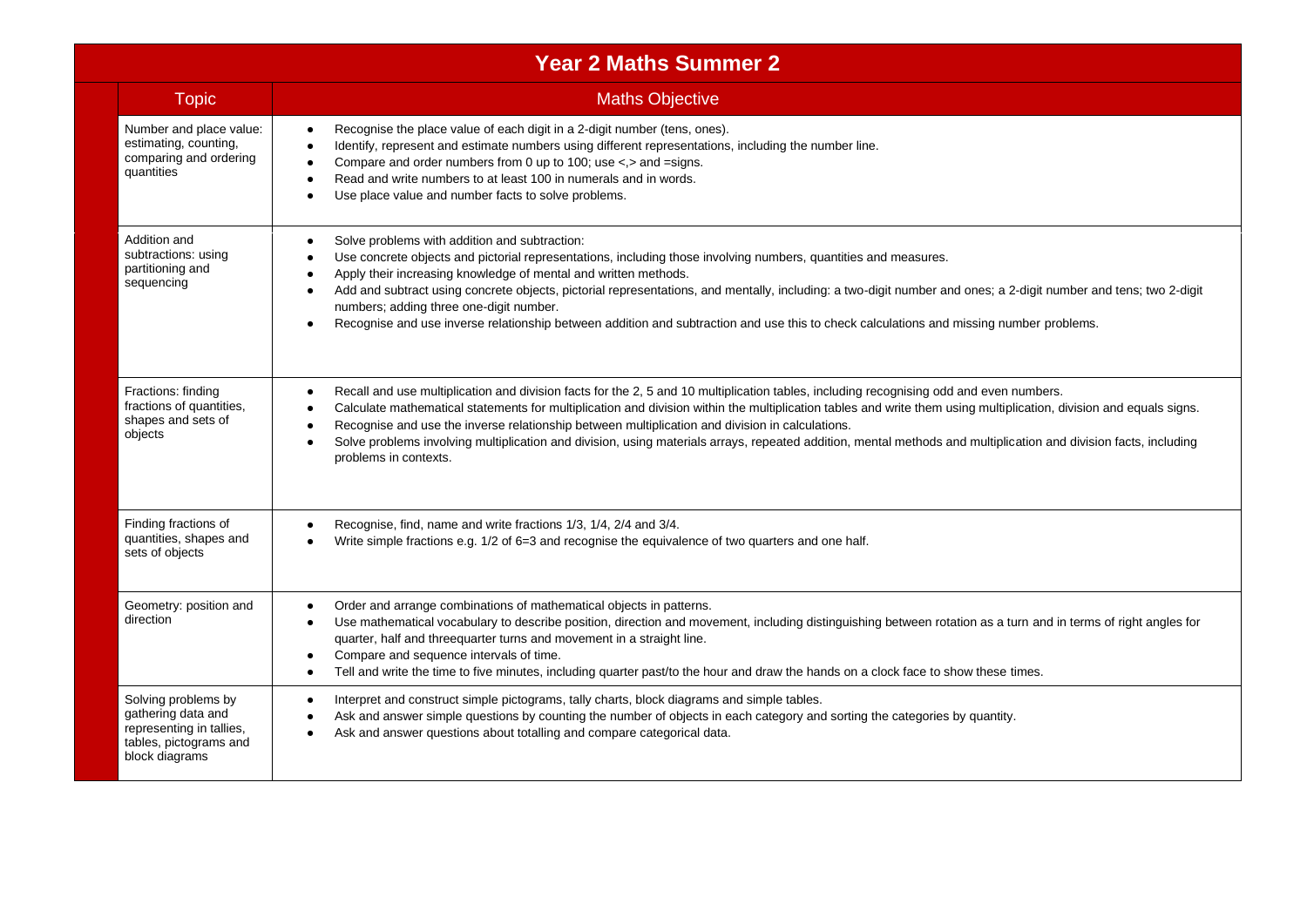|                                                  | <b>Year 2 Summer 2</b>                                                                                                                                                                                                                                                                                                                                                                                                                                                                                                                                                                                                                                                                                                                                   |                   |                                                                                                                                                                                                                                                                                                                                                                                                            |  |  |
|--------------------------------------------------|----------------------------------------------------------------------------------------------------------------------------------------------------------------------------------------------------------------------------------------------------------------------------------------------------------------------------------------------------------------------------------------------------------------------------------------------------------------------------------------------------------------------------------------------------------------------------------------------------------------------------------------------------------------------------------------------------------------------------------------------------------|-------------------|------------------------------------------------------------------------------------------------------------------------------------------------------------------------------------------------------------------------------------------------------------------------------------------------------------------------------------------------------------------------------------------------------------|--|--|
|                                                  | <b>History</b>                                                                                                                                                                                                                                                                                                                                                                                                                                                                                                                                                                                                                                                                                                                                           | <b>Geography</b>  | <b>Science</b>                                                                                                                                                                                                                                                                                                                                                                                             |  |  |
| <b>Seaside</b><br><b>Holidays in</b><br>the past | Topic: Seaside holidays in the past in Whitley Bay.<br>Significant historical events, people and places in their own<br>locality.<br>History of Whitley bay as a popular seaside resort.<br>Compare similarities and differences between<br>$\bullet$<br>Whitley Bay as a popular seaside resort in the past in<br>Victorian times and now.<br>Find out about the history of the Whitley Bay<br>$\bullet$<br>Sort local photographs into chronological order<br>$\bullet$<br>and explain the reasons for the order using appropriate<br>time-related vocabulary.<br>Identify and write about similarities and<br>$\bullet$<br>differences between the pictures.<br>Through discussion, demonstrate some knowledge about<br>seaside holidays in the past. | No Geography Unit | <b>Wow Science Activities:</b><br>Perform a simple test.<br>۰<br>Recognise that questions can be answered in a range of<br>٠<br>ways.<br>Observe closely using simple equipment.<br>۰<br>Sort objects using observable features (non-statutory).<br>۰<br>Gather and record date to help in answering a question.<br>۰<br>Use their observations and ideas to suggest answers to<br>$\bullet$<br>questions. |  |  |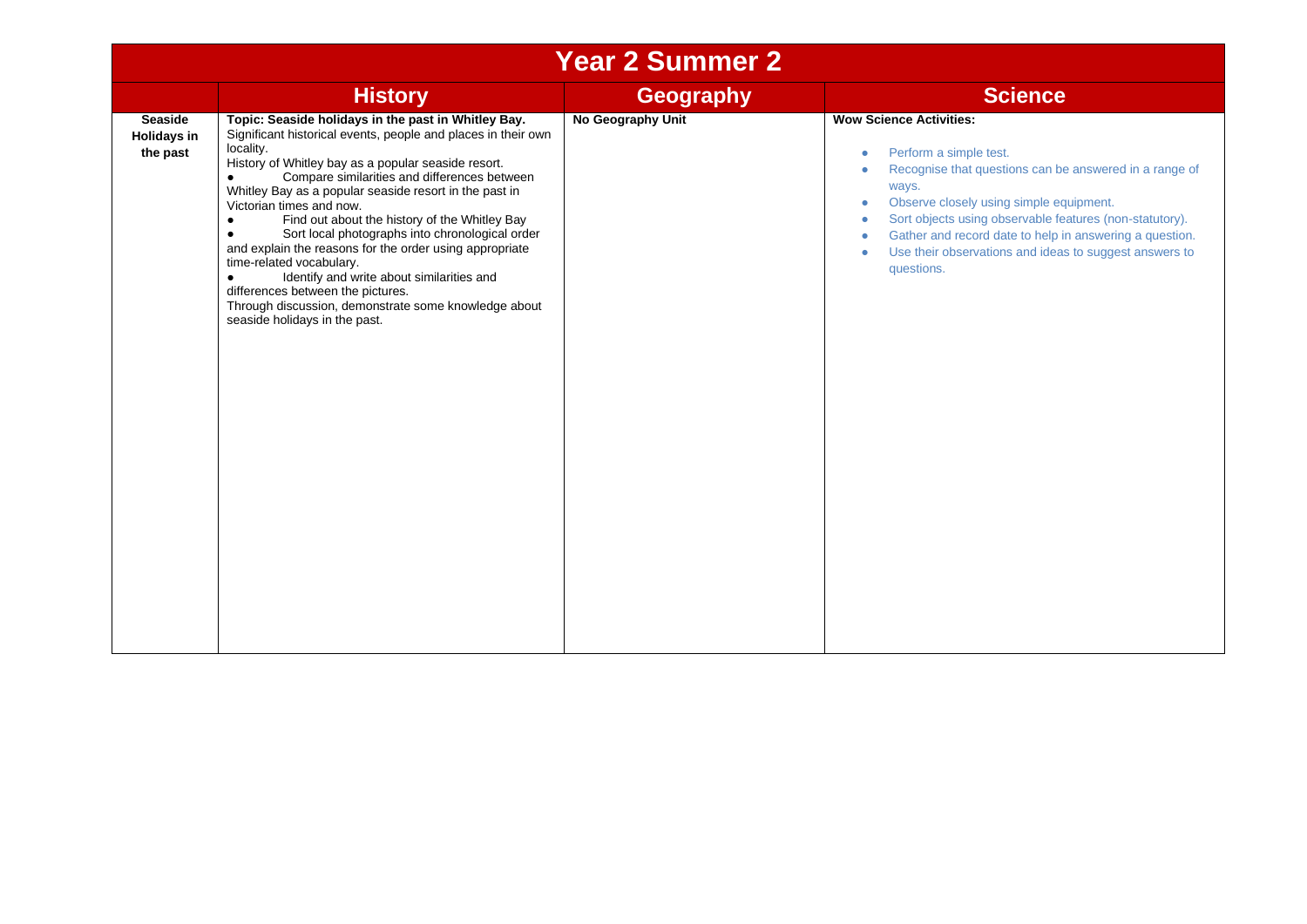|                                               | <b>Year 2 Summer 2</b> |                                                                                                                                                                                                                                                                                                                                                                                                                                                                                                                                                                                                                                                                                                                                                                                            |                                                                                                                                                                                                                                                                                                                                                                                                                                                                                                                                                                                                                                                                                                                                                                 |                                                                                                                                                                                                                                                                                                                                                                                                                                                                                                                                                                                                                                             |  |  |
|-----------------------------------------------|------------------------|--------------------------------------------------------------------------------------------------------------------------------------------------------------------------------------------------------------------------------------------------------------------------------------------------------------------------------------------------------------------------------------------------------------------------------------------------------------------------------------------------------------------------------------------------------------------------------------------------------------------------------------------------------------------------------------------------------------------------------------------------------------------------------------------|-----------------------------------------------------------------------------------------------------------------------------------------------------------------------------------------------------------------------------------------------------------------------------------------------------------------------------------------------------------------------------------------------------------------------------------------------------------------------------------------------------------------------------------------------------------------------------------------------------------------------------------------------------------------------------------------------------------------------------------------------------------------|---------------------------------------------------------------------------------------------------------------------------------------------------------------------------------------------------------------------------------------------------------------------------------------------------------------------------------------------------------------------------------------------------------------------------------------------------------------------------------------------------------------------------------------------------------------------------------------------------------------------------------------------|--|--|
|                                               | <b>Technology</b>      | <b>Computing</b>                                                                                                                                                                                                                                                                                                                                                                                                                                                                                                                                                                                                                                                                                                                                                                           | <b>Art</b>                                                                                                                                                                                                                                                                                                                                                                                                                                                                                                                                                                                                                                                                                                                                                      | <b>PE</b>                                                                                                                                                                                                                                                                                                                                                                                                                                                                                                                                                                                                                                   |  |  |
| <b>Seaside</b><br>Holiday<br>s in the<br>past | No Technology Unit     | <b>All About Algorithms</b><br><b>Computer Science,</b><br><b>Computational thinking</b><br>Understand what<br>algorithms are, how they<br>are implemented as<br>programs on digital<br>devices, and that<br>programs execute by<br>following precise and<br>unambiguous instruction.<br>Create and debug simple<br>programs.<br>Use logical reasoning to<br>predict the behaviour of<br>simple programs.<br>Recognise common uses<br>of information technology<br>beyond school.<br>Build on previous programming<br>work on direction. Look at other<br>examples of sequencing activities<br>for creating algorithms. Introduce<br>building and programming with<br>Lego WeDo.<br>E Safety: To apply our knowledge<br>of safe and sensible online activities<br>to different situations. | Form<br>To use sculpture to develop and share their<br>ideas, experiences and imagination. To<br>develop a wide range of art and design<br>techniques in using colour, pattern, texture,<br>line, shape, form and space.<br>3D experience, rigid and malleable materials<br>• Awareness of natural and manmade<br>forms and environments<br>• Expression of personal experiences and<br>ideas in work<br>• Shape and form from direct observation<br>• Use a range of tools for shaping, mark<br>making, etc.<br>• Construct from clay<br>• Replicate patterns and textures in a 3-D<br>form.<br>• Use a range of decorative techniques:<br>applied, impressed, painted, etc.<br>• Begin to make simple thoughts about<br>own work and that of other sculptors. | PE Hub Run, Jump, Throw Unit 2<br>Master basic movements including running,<br>jumping, throwing and catching, as well as<br>developing balance, agility and co-ordination, and<br>begin to apply these in a range of activities<br>Improve running and jumping movements, work for<br>$\bullet$<br>sustained periods of time.<br>Reflect on activities and make connections<br>$\bullet$<br>between a healthy active lifestyle.<br>Experience and improve on jumping for distance<br>$\bullet$<br>and height.<br>Swimming<br>Working with North Tyneside swimming coaches<br>developing swimming technique and competency in the<br>water. |  |  |